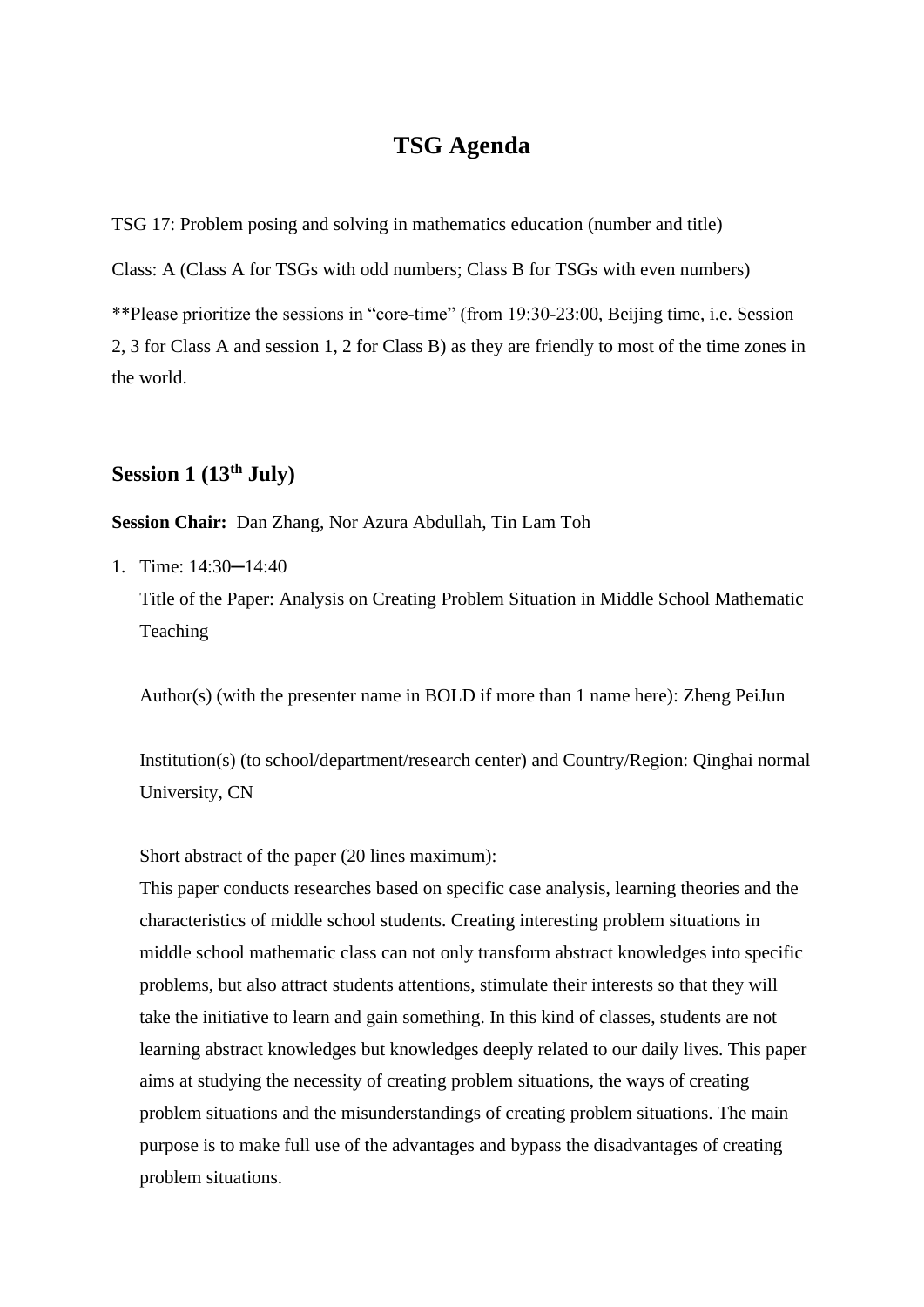### 2. Time: 14:40─14:55 (Long Oral)

Title of the Paper: HISTORICAL COMPARISON AND ANALYSIS OF PROBLEMS AND PROBLEM-POSING IN MIDDLE SCHOOL MATHEMATICS TEXTBOOKS

Author(s) (with the presenter name in BOLD if more than 1 name here): Rong Wang, **Cuiqiao Wang**

Institution(s) (to school/department/research center) and Country/Region: Peoples Education Press, CN

Short abstract of the paper (20 lines maximum):

Through a historical comparison of the problems and problem-posing (PP) tasks of three series of middle school mathematics textbooks published by People's Education Press, we found that although the number of PP tasks had increased, the percentage is still quite small, and the distribution of PP tasks across content areas is very uneven. We also found that the content text section had added a large number of problems. In terms of quantity, the distribution of these problems across grades and content areas are well balanced, indicating that problem-guided learning has become a new feature of the textbooks, from the perspective of types, these problems provide rich mathematical learning opportunities for students, not only for them to acquire knowledge (knowing and understanding), but also for them to go through the thinking process (abstraction and generalization exploration and discovery reflection and induction). However, the distribution of each type of problems across different grades and content areas are both uneven, which suggest that the problems should be further refined and problem-posing should be a main feature of the textbook in the future.

3. Time: 14:55─15:05

Title of the Paper: PROBLEM POSING AMONG PRE-SERVICE AND IN-SERVICE MATHEMATICS TEACHERS

Author(s) (with the presenter name in BOLD if more than 1 name here): MA NYMPHA BELTRAN-JOAQUIN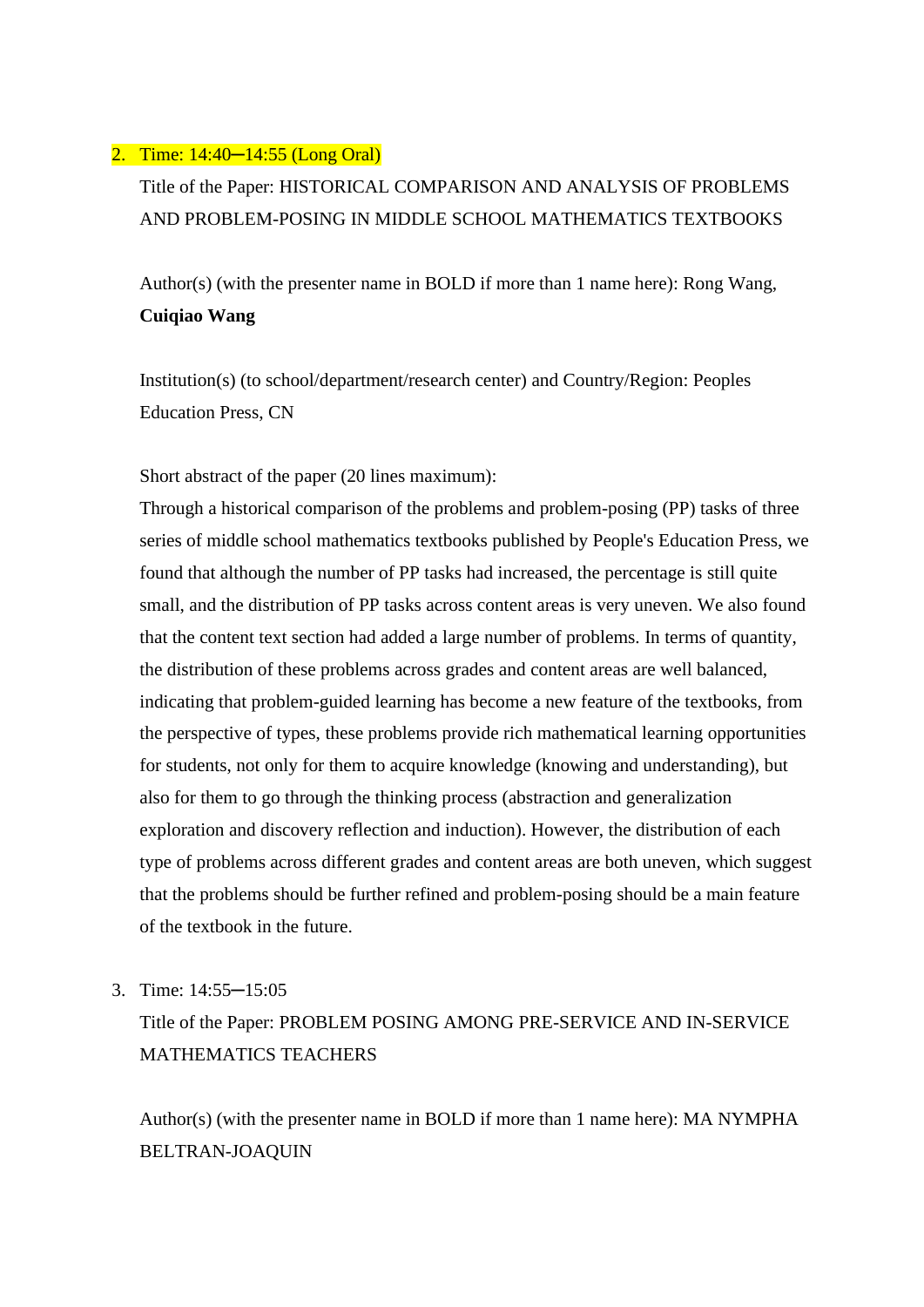# Institution(s) (to school/department/research center) and Country/Region: UNIVERSITY OF THE PHILIPPINES, QUEZON CITY, PH

Short abstract of the paper (20 lines maximum):

This study examined word problems constructed by pre-service and in-service mathematics teachers. Ten teachers enrolled in a mathematics graduate class and another ten students enrolled in an undergraduate class were given semi-structured problemposing tasks. Their outputs were analyzed in terms of context, content, type, clarity, and accuracy. Results showed that the problems posed by pre-service teachers dwelled more on varied contexts, although the content were mostly on basic mathematics concepts. In contrast, the problems generated by in-service teachers generally lacked context and situation, but involved more mathematical content and processes. It was notable that most of the problems constructed by both groups were routine translational word problems and that some were unrealistic, lacked clarity or had errors. The findings of the study underscore the potential of problem posing for assessing mathematical content knowledge. They further highlight the need to strengthen problem-posing skills among teachers of mathematics.

#### 4. Time: 15:05─15:15

Title of the Paper: REGULATION OF COGNITION DURING PROBLEM POSING - A CASE STUDY

Author(s) (with the presenter name in BOLD if more than 1 name here): Puay Huat Chua

Institution(s) (to school/department/research center) and Country/Region: Nanyang Technological University, NIE, Singapore, SG

Short abstract of the paper (20 lines maximum):

The regulatory phases of cognition during problem posing is being presented through a case study of a Grade 9 student, Tan, engaged in a geometric problem-posing task. The study paints the different phases in the regulation of cognition during problem posing, namely, property noticing, problem construction, checking solution, and looking back. The looking back phase is not strongly exhibited. Discussion of these phase descriptors in classroom problem-posing instructions are also made.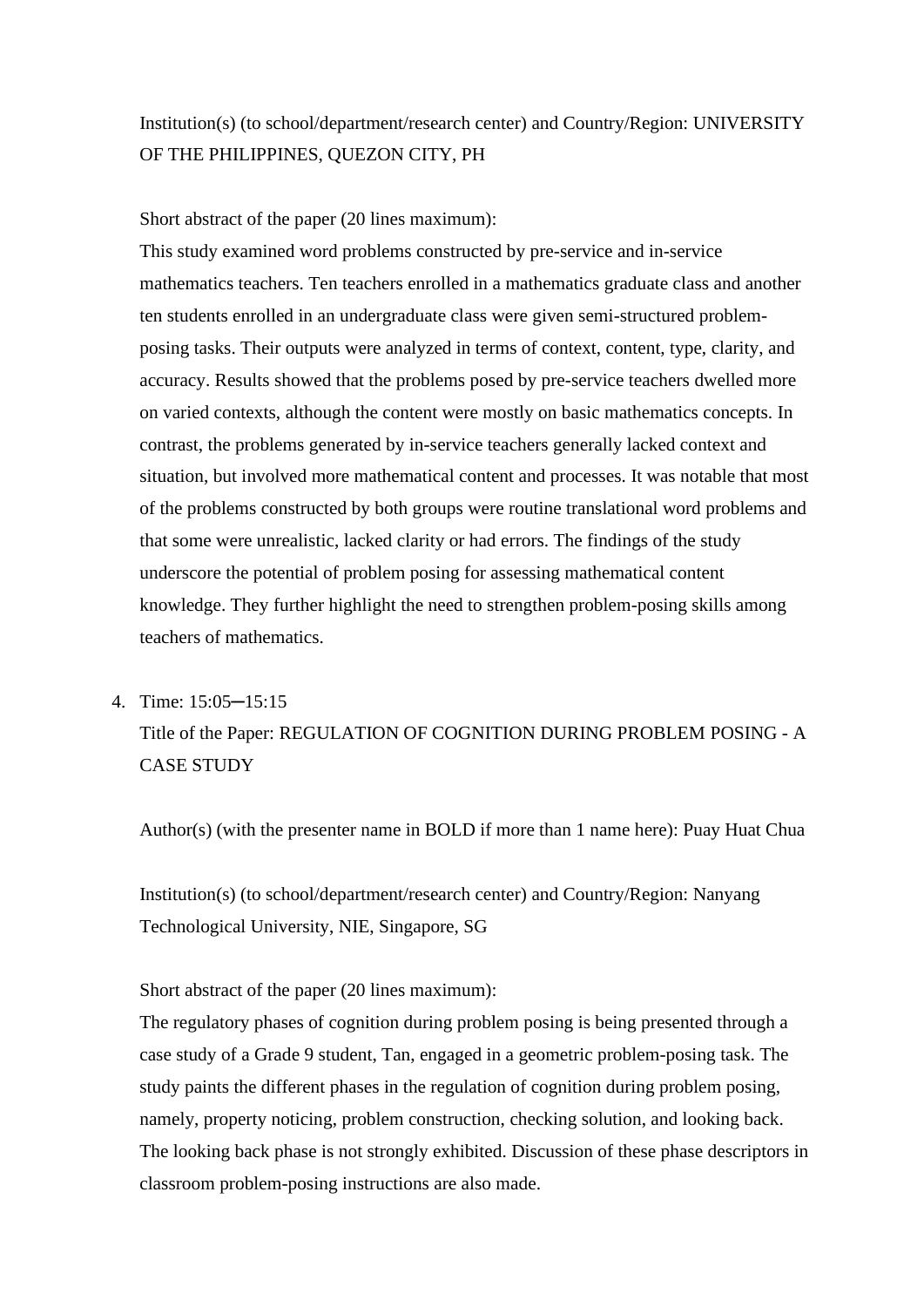### 5. Time: 15:15─15:25

# Title of the Paper: CHARACTERIZING THE PROBLEM-SOLVING PROCESSES USED BY PUPILS IN CLASSROOM: PROPOSITION OF A DESCRIPTIVE MODEL

Author(s) (with the presenter name in BOLD if more than 1 name here): Stephane Favier

Institution(s) (to school/department/research center) and Country/Region: Universite de Geneve, FR

Short abstract of the paper (20 lines maximum):

Our research aims at characterizing the processes used by pupils when they solve problems in the ordinary context of the classroom. In this paper, we focus on the external dimension of the process, i.e. the temporal organization. Embedded cameras installed on the pupils head were used to collect audiovisual data as close as possible to the pupils' work. We mobilize the framework for the analysis of videotaped problem solving sessions by Schoenfeld (1985). The analysis of these empirical data leads us to discuss and enrich the descriptive model proposed by Rott et al (2021) with an additional dimension that allows us to take into account the interactions between pupils and teacher.

6. Time: 15:25─15:35

Title of the Paper: A Study on Primary school students mathematical problem-posing abilities in China

Author(s) (with the presenter name in BOLD if more than 1 name here): **Na Yan**, Lianchun Dong

Institution(s) (to school/department/research center) and Country/Region: Minzu University of China, Beijing, CN

Short abstract of the paper (20 lines maximum):

This study examined the current status of mathematics problem-posing of 238 fifth-grade primary school students in Xinjiang Uygur Autonomous Region. The results showed that Han students can pose more mathematical problems than minority students; Girls have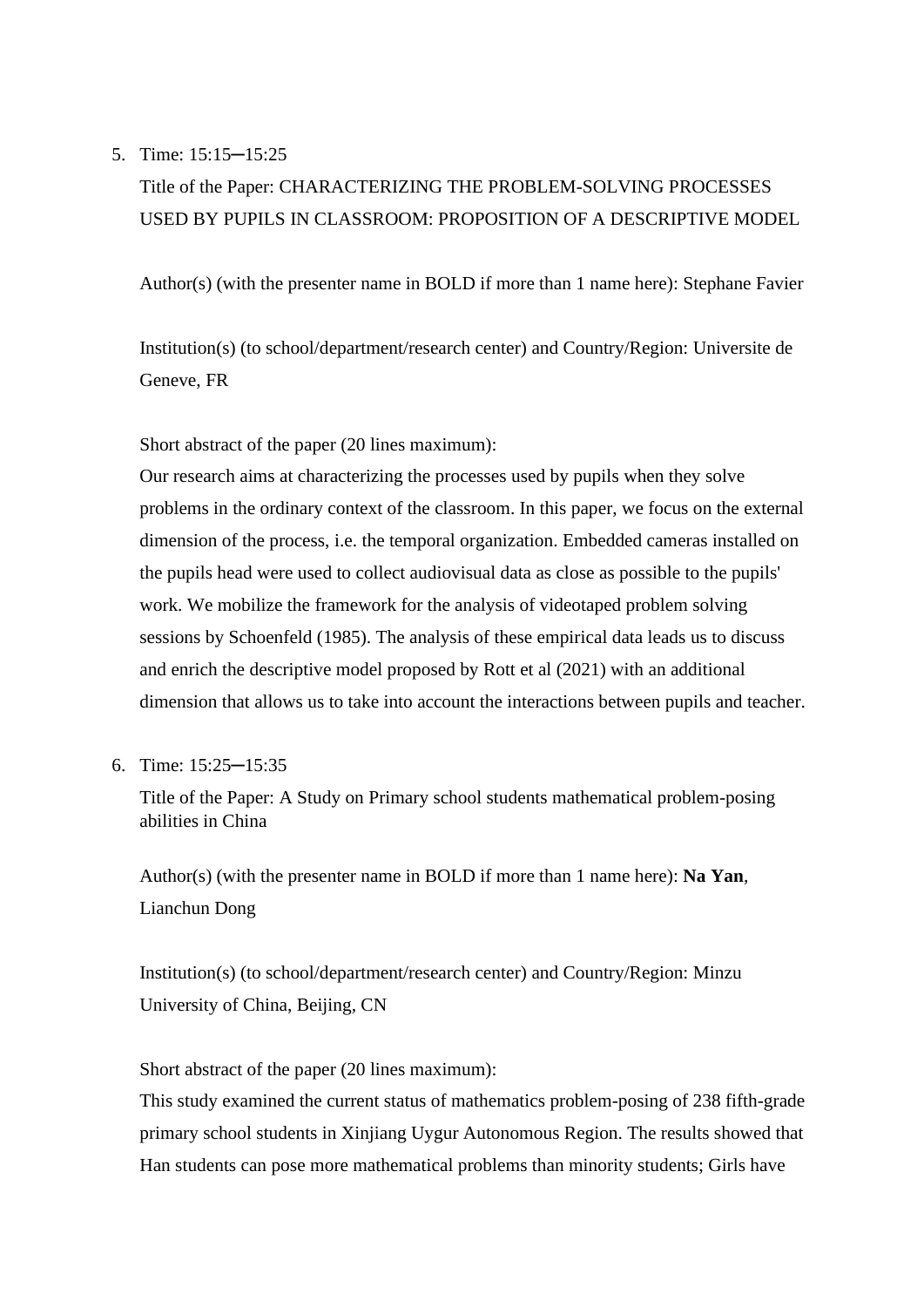more awareness and ability to pose mathematical problems than boys; Girls are generally better than boys in the problem of flexibility and innovation; There is no difference in mathematics problem-posing ability between ethnic minorities and Han students; There is a significant positive correlation between the mathematics problem-posing ability and their mathematics achievements.

### 7. Time: 15:35─15:50 (Long oral)

Title of the Paper: A framework for examining mathematical communication in problem posing

Author(s) (with the presenter name in BOLD if more than 1 name here): **Ling Zhang**, Jinfa Cai, Naiqing Song

Institution(s) (to school/department/research center) and Country/Region: Southwest University, CN

Short abstract of the paper (20 lines maximum):

Mathematical communication in problem posing refers to the process of conveying and expressing information during activities of problem posing. We conceptualized the communication in mathematical problem posing in three stages: a) input-understanding the meaning of the problem-posing tasks, b) processing-determining and understanding the processes of how problems are posed, and c) output-representing posed problems. The framework is theoretically conceptualized. Then the framework is illustrated by using data from two case studies based on the same problem-posing task. The usefulness of the framework is discussed to understand the mechanisms involved in students understanding of the problem-posing situation and posing and representing mathematical problems

### 8. Time: 15:50─16:05 (Long oral)

Title of the Paper: Using Problem Posing to Diagnose and Understand Preservice Teachers Conceptual Understanding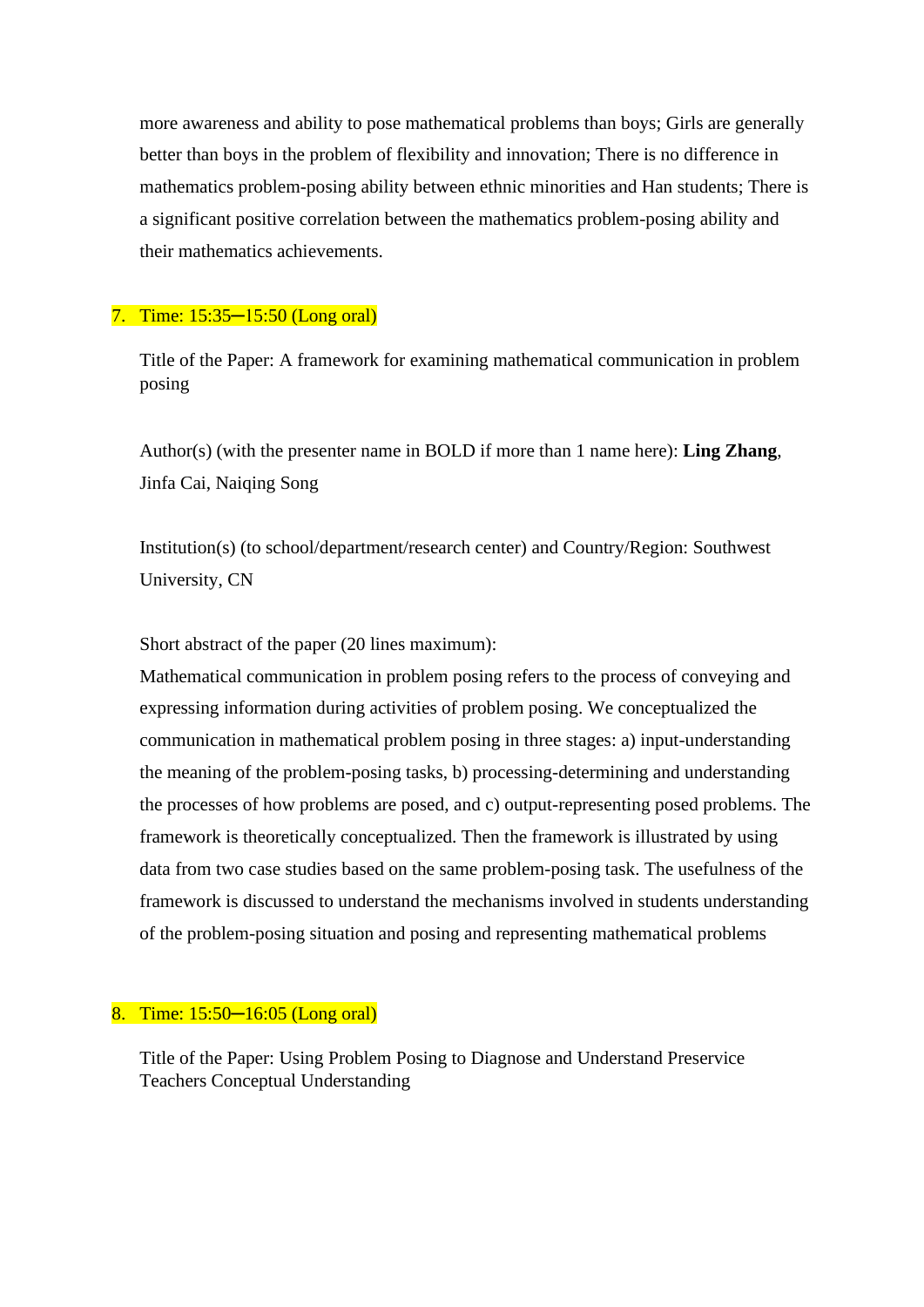Author(s) (with the presenter name in BOLD if more than 1 name here): **Yiling Yao**, Jinfa Cai

Institution(s) (to school/department/research center) and Country/Region: Hangzhou Normal University, Hangzhou, CN

Short abstract of the paper (20 lines maximum):

This study focuses on preservice teachers conceptual understanding of fraction division, a topic that is important for students mathematical education but is also hard for teachers to teach and difficult for students to learn. Three tasks were used to investigate preservice teachers computing and understanding of fraction division: computing six fraction division problems, a drawing task, and a problem-posing task. Although the results showed that almost all the samples obtained correct answers to all six computation problems, a high percentage of the preservice teachers exhibited procedural understanding on the drawing task rather than conceptual understanding. Posing problems contributes to preservice teachers conceptual understanding, and it also can be used to diagnose and understand their mathematical understanding.

### 9. Time: 16:05─16:15

## Title of the Paper: ELEMENTARY MATHEMATICS TEACHERS LEARNING TO TEACH THROUGH PROBLEM POSING: INITIAL FINDINGS OF A LONGITUDINAL STUDY

Author(s) (with the presenter name in BOLD if more than 1 name here): **Dan Zhang**, Yiling Yao, Jinfa Cai

Institution(s) (to school/department/research center) and Country/Region: BEIJING ACADEMY OF EDUCATION SCIENCES, China, CN

Short abstract of the paper (20 lines maximum):

This study reports initial findings from a large research project to longitudinally investigate how teachers learn to teach mathematics using problem posing. In particular, this study was designed to report initial findings that answer the following research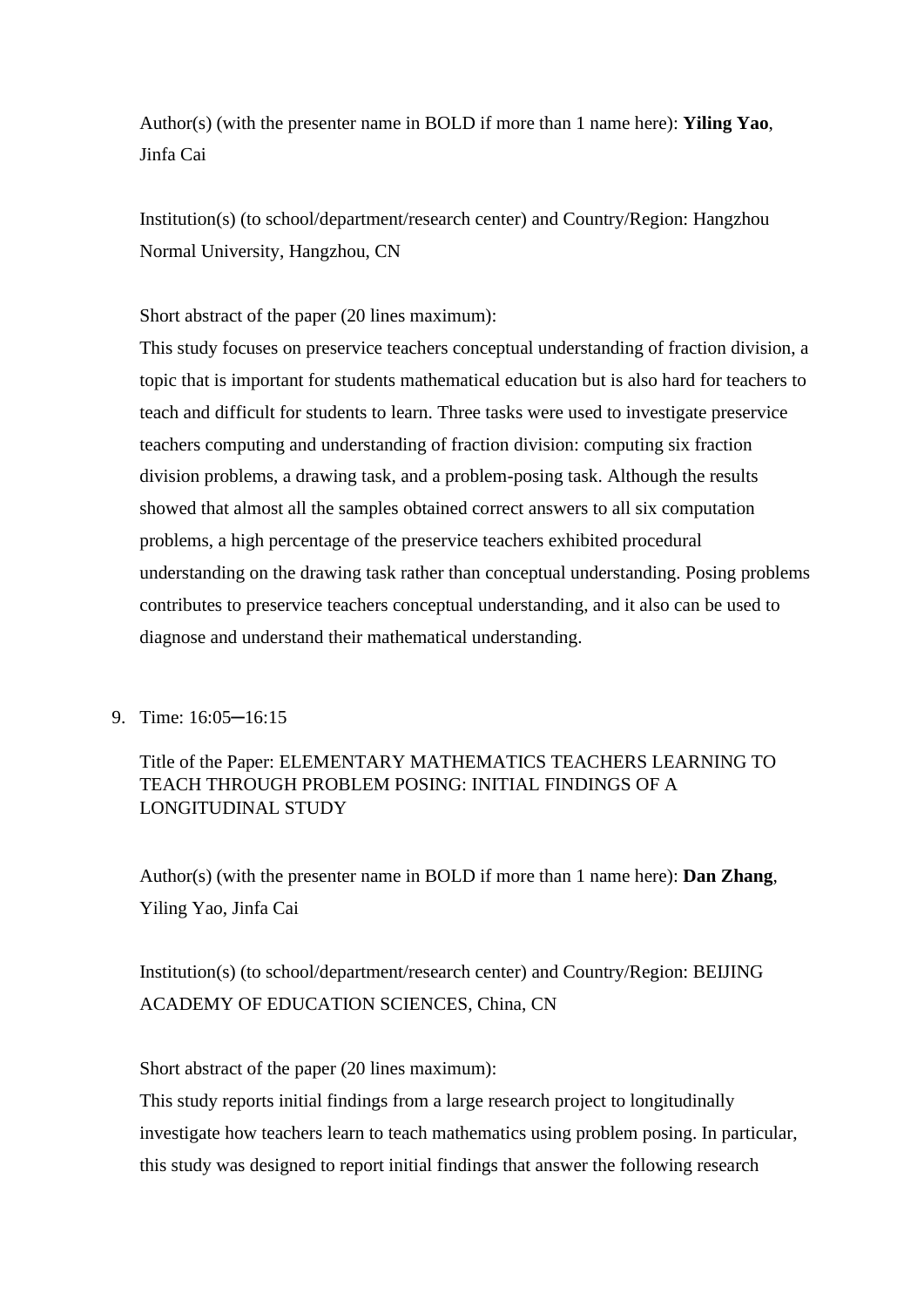question: What is the effect of a year of problem-posing intervention for teachers learning to teach using problem posing on students learning? Initial findings after a year of the experiment have shown that students in the experimental schools not only have increased significantly in their mean scores in problem-posing tasks from pre-test to the post-test, but also increased in their mean scores in mathematical grit and problem solving.

### 10. Time: 16:15─16:30 (Long oral)

Title of the Paper: Primary school teachers' behaviors, beliefs, and their interplay in teaching for problem solving

Author(s) (with the presenter name in BOLD if more than 1 name here): Benjamin Rott

Institution(s) (to school/department/research center) and Country/Region: University of Cologne, Cologne, DE

Short abstract of the paper (20 lines maximum):

How do teachers in primary schools organize teaching for problem solving? Lessons on this subject by nine teachers were videotaped. The behavior of the teachers was coded using a grid combining Polyas phases of problem-solving processes with the way in which teachers emphasize their pupils strategic diversity in problem solving. These teachers were interviewed after the lessons to obtain their beliefs regarding mathematics and problem solving. Comparisons of both codings reveal the importance of beliefs in the context of teaching for problem solving.

………………………………………….

## **Session 2 (14th July)**

**Session Chairs:** Puay Huat Chua, Nicolina Malara, Tin Lam Toh

#### 1. Time: 19:30─19:45 (Long oral)

Title of the Paper: Teaching Students How to Pose Mathematical Questions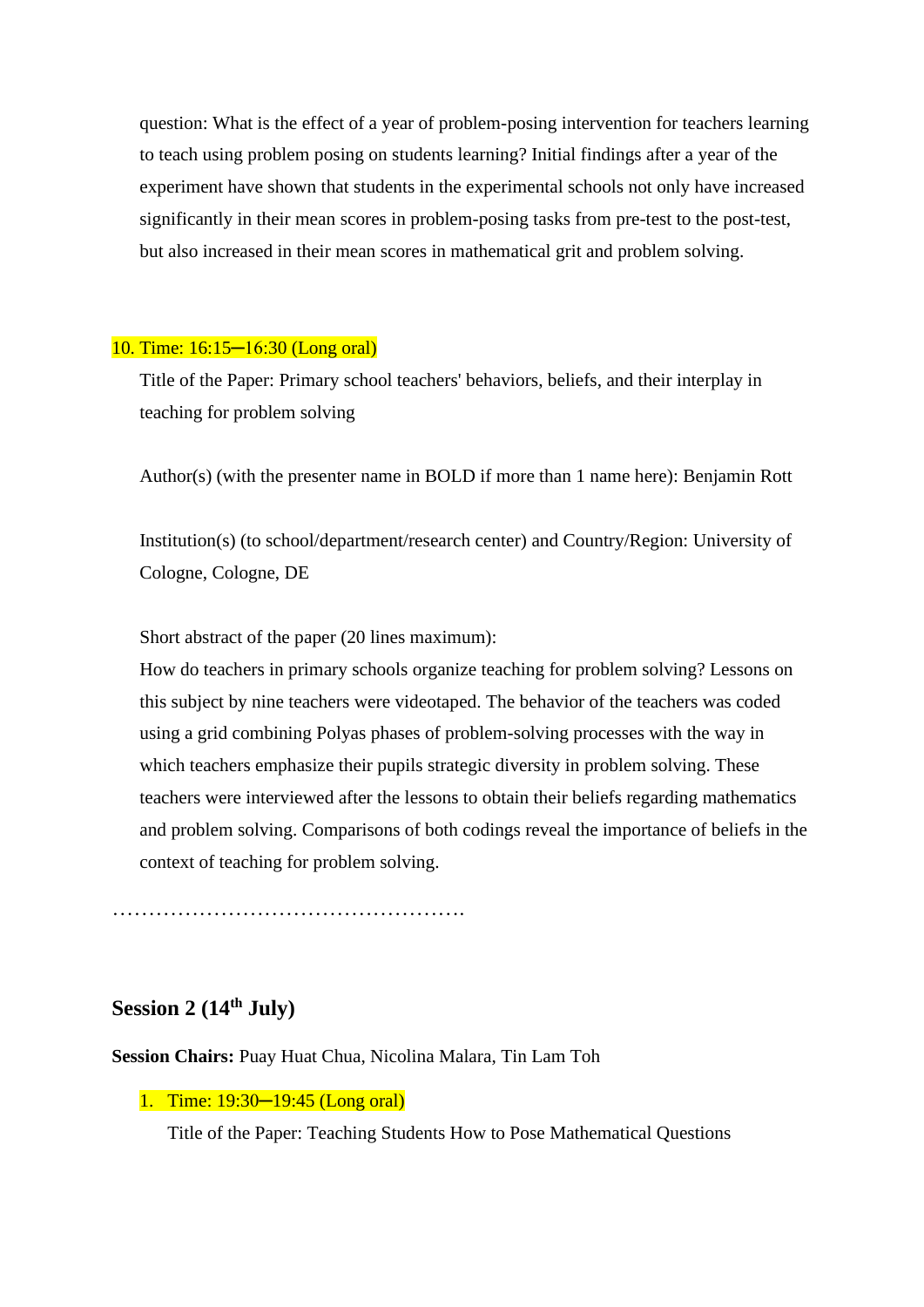Author(s) (with the presenter name in BOLD if more than 1 name here): **Peter Juhasz,** Reka Szasz, Lajos Posa, Ryota Matsuura

Institution(s) (to school/department/research center) and Country/Region: Alfred Renyi Institute of Mathematics, Budapest, HU

Short abstract of the paper (20 lines maximum):

The paper presents how the Posa method facilitates problem posing for students. The Posa method was developed for gifted students, but it was also implemented for the mainstream school curriculum and teacher training. Its main aim is teaching students how to think like mathematicians, including problem posing, and its main technique is guided discovery through problem threads. The paper describes different techniques that teachers use to help students pose good mathematical questions, and hence create their own problem threads. It shows such a problem thread in the topic of geometrical transformations, dealing with axes and points of symmetry.

2. Time: 19:45─19:55

# Title of the Paper: HOW ELEMENTARY AND MIDDLE SCHOOL TEACHERS FORMULATE MULTIPLICATION AND DIVISION WORD PROBLEMS

Author(s) (with the presenter name in BOLD if more than 1 name here): **Sintria Lautert**, Alina Galvao Spinillo, Rute Elizabete Borba, Juliana Silva, Ernani Martins dos Santos

Institution(s) (to school/department/research center) and Country/Region: Universidade Federal de Pernambuco - UFPE, Recife, BR

Short abstract of the paper (20 lines maximum):

We analysed how Elementary and Middle School teachers formulate problems within the conceptual field of multiplicative structures. Thirty-nine teachers who teach 1st to 9th grade students from state schools in Recife (Brazil) were asked to formulate problems whose resolution would involve multiplication and/or division. The main result was that teachers of all grades tended to formulate single step mathematical problems that did not have multiple approaches and solutions. A lack of variability was also found, since most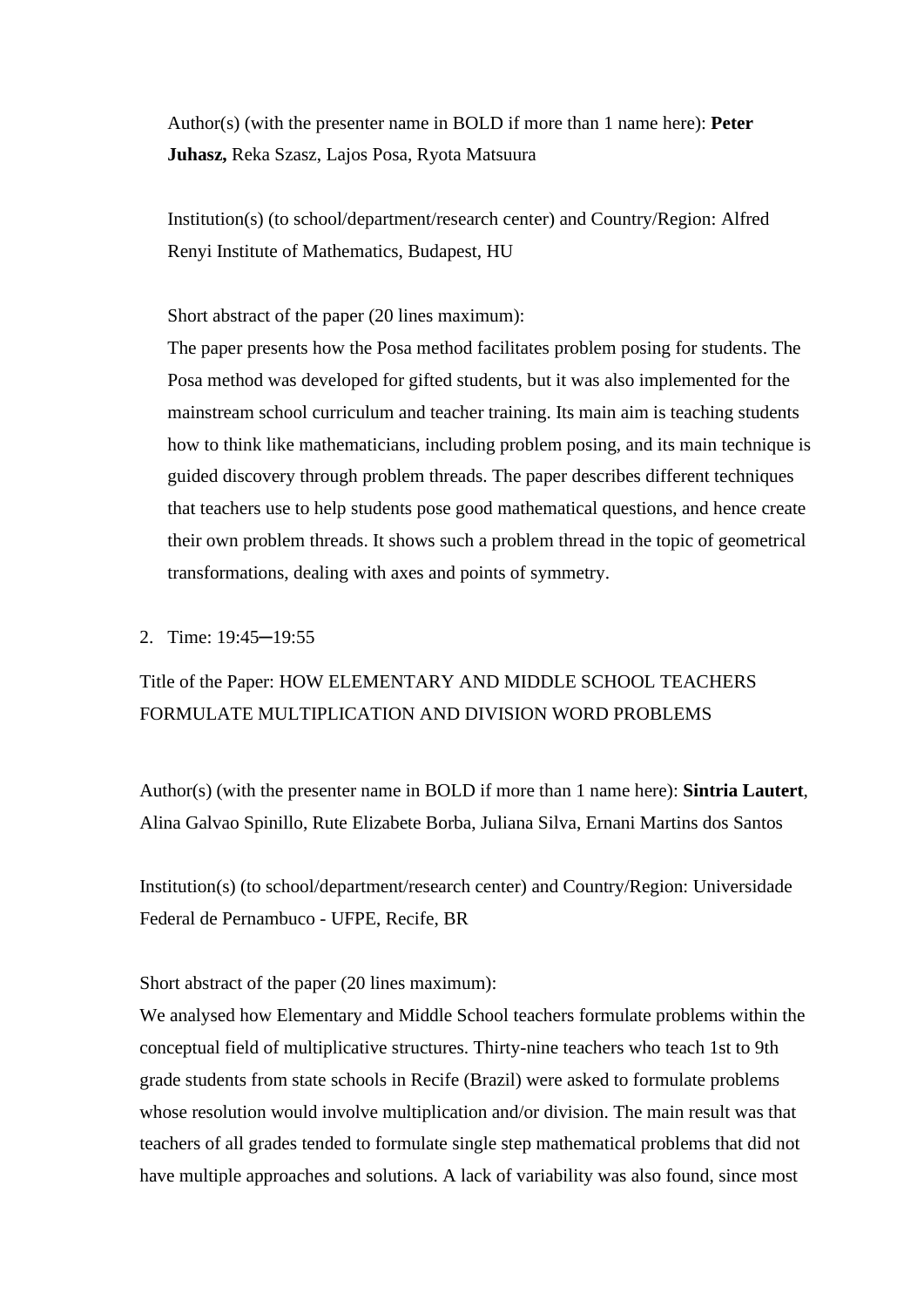of the problems were of the same type. It was concluded that Elementary and Middle School teachers have difficulties to pose complex and challenging mathematical word problems that make use of the various aspects that characterize the concepts of multiplication and division. The findings suggest that teachers need additional instruction related to problem formulation in order to propose problems that are cognitively complex and that involve a large variety of situations that might help their students to understand multiplicative concepts.

#### 3. Time: 19:55─20:05

### Title of the Paper: GIFTED STUDENTS STRATEGY FLEXIBILITY IN NON-ROUTINE PROBLEM SOLVING

Author(s) (with the presenter name in BOLD if more than 1 name here): Yeliz Yazgan

Institution(s) (to school/department/research center) and Country/Region: Bursa Uludag University, Bursa, TR

Short abstract of the paper (20 lines maximum):

The current study intends to seek strategy flexibility of gifted middle-schoolers. Seven sixth-graders, six seventh-graders, and five eight-graders participated in the study. Each student was interviewed individually and asked to solve seven non-routine problems. Three criteria were established to determine strategy flexibility levels of students: Selection and use of the most appropriate strategy, changing strategy when it does not work for the solution of a problem or using multiple strategies for the solution of a problem (intra-task flexibility), changing strategies between problems (inter-task flexibility). Answers given by a student were examined as a whole, and each criterion was scored as 1, 2, 3, and 4. According to results, students were comfortable in choosing and implementing the proper strategy and changing strategies across problems. However, students had more difficulty in changing strategy or using multiple strategies while working on a problem. Generally, students strategy flexibility level was quite above average.

4. Time: 20:05─20:15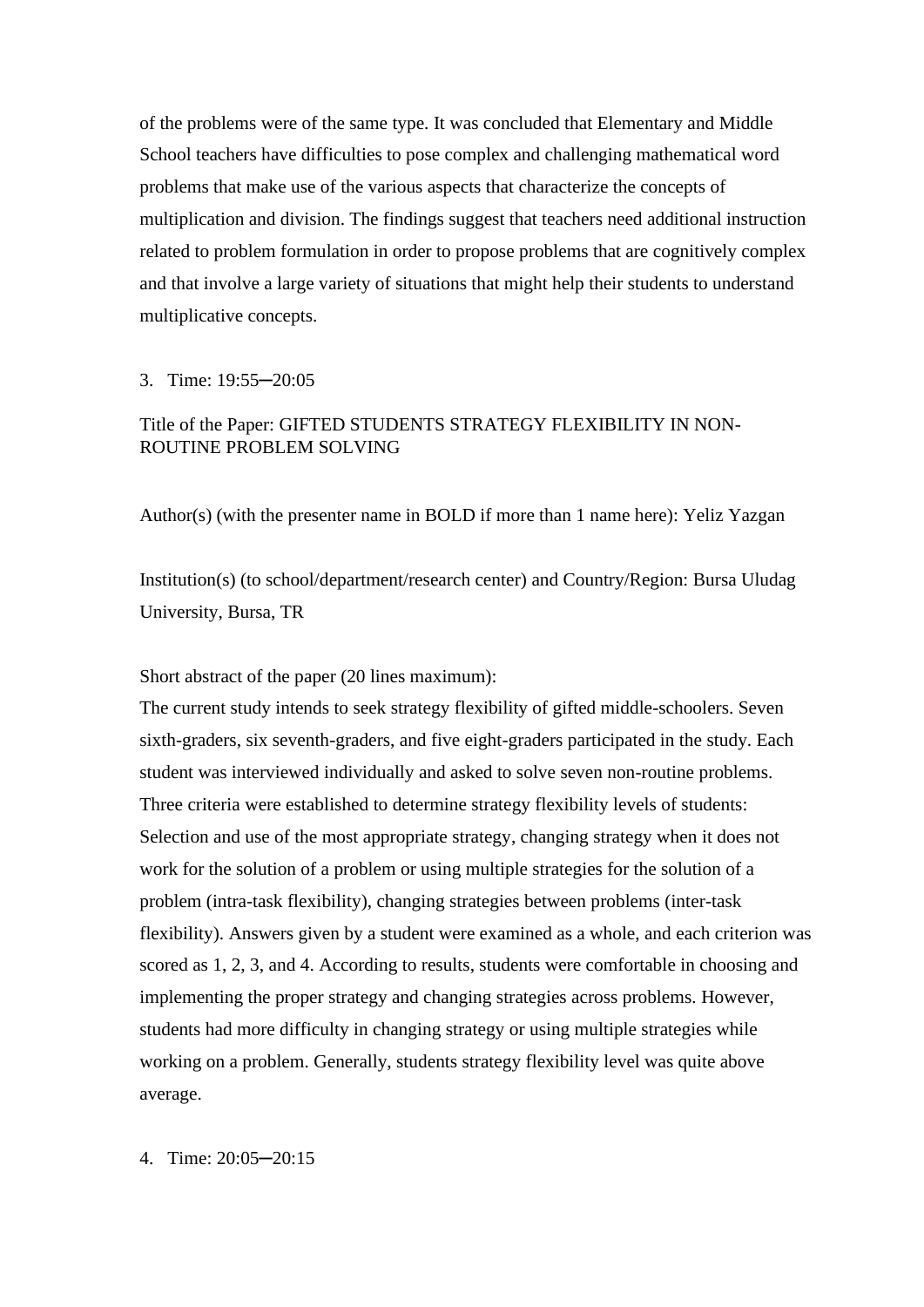## Title of the Paper: TYPES OF REASONING PROMOTED IN MATHEMATICS CLASSES IN THE CONTEXT OF PROBLEM-SOLVING INSTRUCTION IN **GENEVA**

Author(s) (with the presenter name in BOLD if more than 1 name here): Maud Chanudet

Institution(s) (to school/department/research center) and Country/Region: University of Geneva, FR

Short abstract of the paper (20 lines maximum):

In this paper, I present some results of a study aiming to learn what types of mathematical reasoning are involved in problems students have to face in the context of problem solving instruction. This research focuses on a course centred on problem solving in the canton of Geneva (Switzerland) delivered to 8th-grade students. In the first part, I present different types of mathematical reasoning. Then I show in which proportion each one is at stake in the problems proposed in official resources. Finally, I study the practices of two teachers. I analyse problems they submit to students and how they articulate these problems during a school year.

5. Time: 20:15─20:25

### Title of the Paper: INVESTIGATING ELEMENTARY SCHOOL STUDENTS' STEM PROBLEM POSING: THE WALKSTEM AFTER-SCHOOL CLUB

Author(s) (with the presenter name in BOLD if more than 1 name here): **Min Wang,** Candace Ann Walkington

Institution(s) (to school/department/research center) and Country/Region: Southern Methodist University, Dallas, US

Short abstract of the paper (20 lines maximum):

Problem posing has been identified as an important component in mathematics education and the positive relationship between students problem posing skills and mathematical learning has been confirmed by extant studies. In this study, we observed and investigated early elementary grades students problem posing in an informal setting the walkSTEM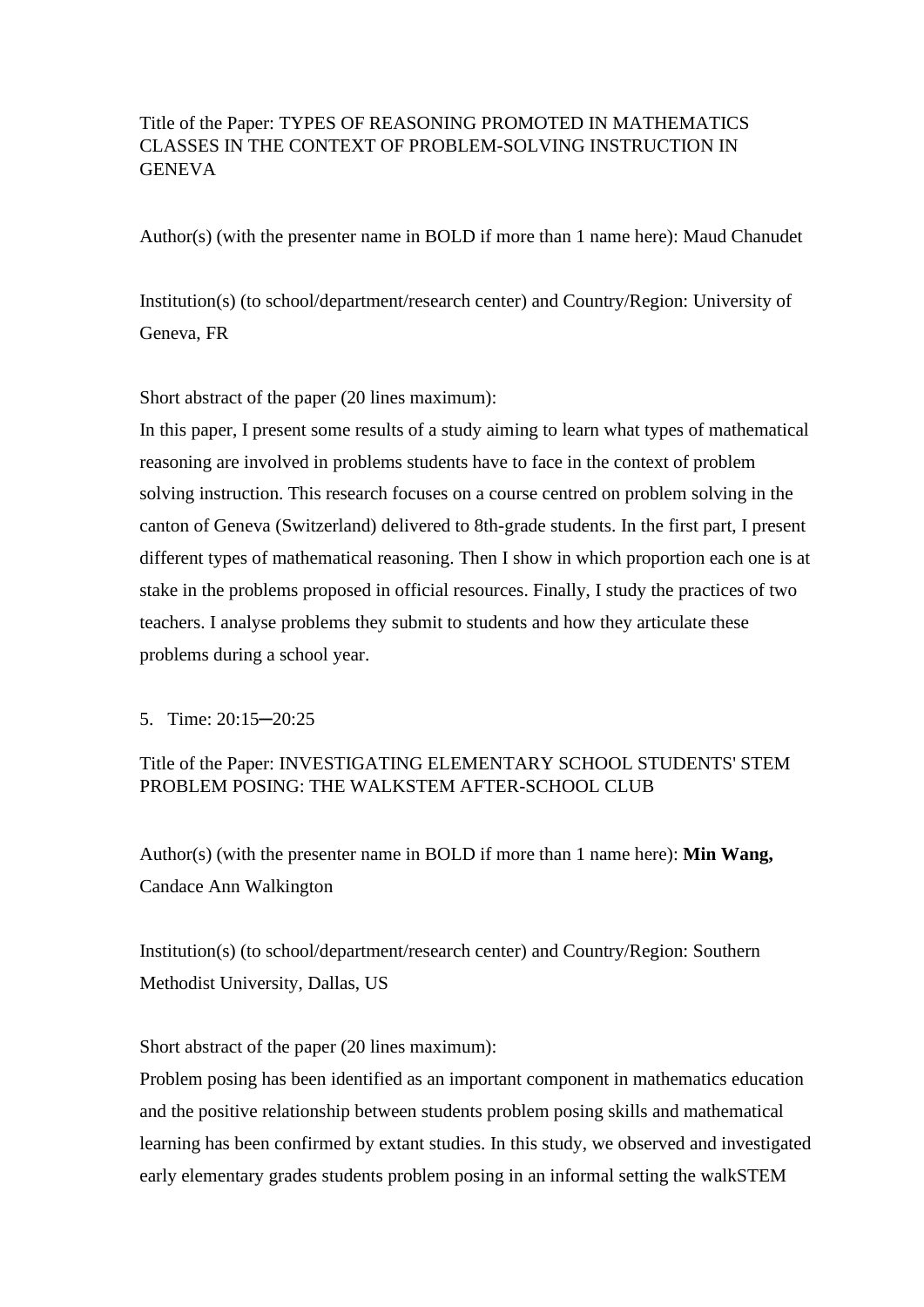after-school club. In this after-school club, club members along with two elementary school teachers created a walk around their school where they presented the mathematical problems they generated during weekly meetings. We analyzed students interactions while posing and solving mathematics problems with video clips and identified the critical role of scaffolding interactions from the leading teachers, prior participants, and peers. We also noted that students posed more solvable problems, more mathematically meaningful problems, and more cognitively demanding problems by the end of this program.

### 6. Time: 20:25─20:35

## Title of the Paper: DESIGNING PROFESSIONAL DEVELOPMENT PROGRAMS THAT SUPPORT TEACHERS' INCORPORATION OF PROBLEM SOLVING IN THEIR MATHEMATICS INSTRUCTION - THE DCP MODEL

Author(s) (with the presenter name in BOLD if more than 1 name here): **Jillian White**, Patrick Johnson, Merrilyn Enid Goos

Institution(s) (to school/department/research center) and Country/Region: University of Limerick, Limerick, IE

Short abstract of the paper (20 lines maximum):

Upon completion of their initial teacher education, continuous professional development opportunities are often the only form of formal education teachers receive in how to teach. In-service professional development programs are therefore key for assisting/supporting teachers to incorporate problem solving and problem posing into their instruction. Many common forms of professional development have been shown to be ineffective and have little to no impact on participating teachers or their students. This paper aims to summarize the wide range of literature on effective professional development into a single model - the DCP model. The model is divided into three key domains - design, content and progress - all of which are centred on impact.

7. Time: 20:35─20:45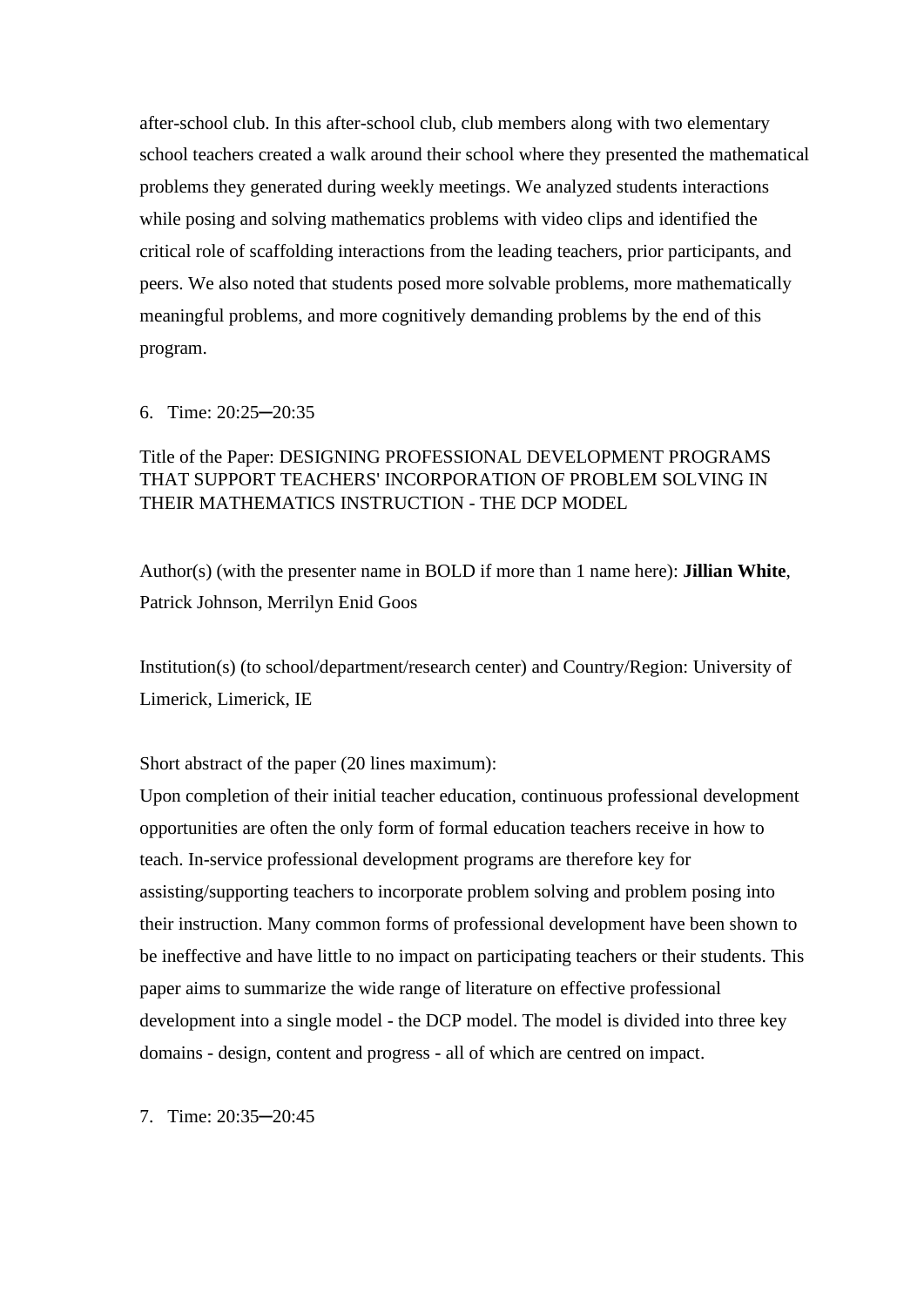### Title of the Paper: MATHEMATICS PROBLEM MULTICONTEXTUAL EXPLORATION, SOLVING AND POSING IN THE CLASSROOM AND TEACHER EDUCATION: A PERSPECTIVE IN CRITICAL EDUCATION

Author(s) (with the presenter name in BOLD if more than 1 name here): SILVANIO DE ANDRADE

Institution(s) (to school/department/research center) and Country/Region: UEPB, Campina Grande, BR

Short abstract of the paper (20 lines maximum):

This article calls for a problem solving and posing interconnected approach via problem exploration in a critical education perspective. We have titled it as Mathematics Teaching and Learning via Problem Critical Multicontextual Exploration, Solving and Posing. We have developed it, anchored by an intense classroom work, done with elementary and secondary school students, teachers, and teacher educators. In such a proposal Problem Solving and Posing, besides being adopted as a teaching methodology, are treated in the light of a perspective of critical education, not just seen at the level of mathematical concepts and processes, but also at the level of socio-politico-cultural questions, education in general and mathematics education in particular and the classroom is observed in all its many aspects, that is, in all its multicontextuality. This choice entails an opportunity to collaborate the emancipation of students through Mathematics Teaching and Learning via Problem Critical Multicontextual Exploration, Solving and Posing and so developing mathematics understanding as well as broader contextual extensions in citizenship promoting.

### 8. Time: 20:45─20:55

## Title of the Paper: THE PROBLEMS POSED BY PRIMARY SCHOOL TEACHERS, ON ADDITION WITH FRACTIONS

Author(s) (with the presenter name in BOLD if more than 1 name here): Tuba AYDOGDU ISKENDEROGLU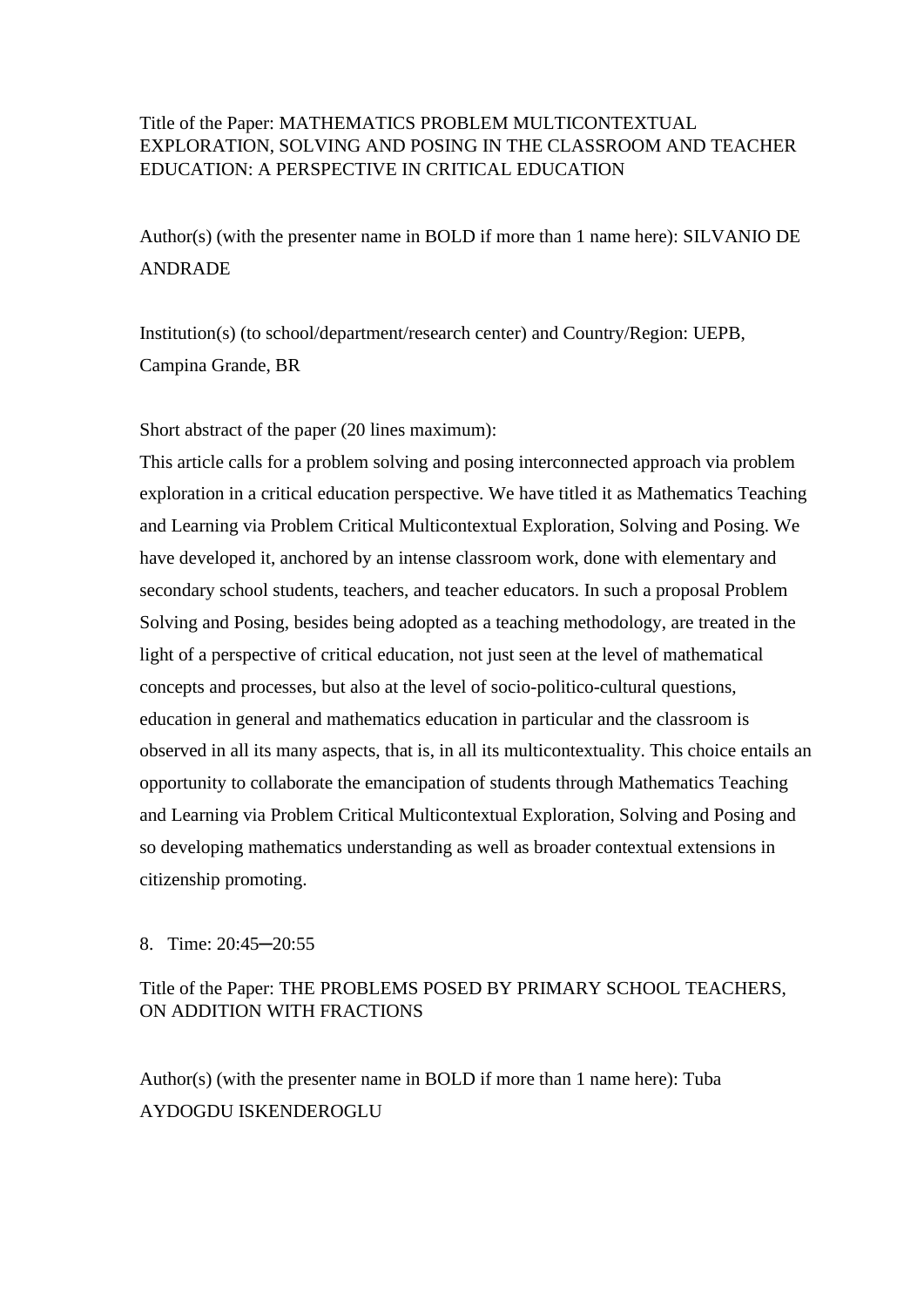Institution(s) (to school/department/research center) and Country/Region: Trabzon University, Trabzon, TR

Short abstract of the paper (20 lines maximum):

Students have difficulties in solving problems of fractions in almost all levels and in problem posing. Problem posing skills influence the process of development of the behaviors observed at the level of comprehension. That is why it is very crucial for teachers to develop activities for student to have conceptual comprehension of fractions and operations involving fractions. The achievement of such conceptual comprehension can be accelerated through the use of mathematical models. For this the aim of the study is to identify the difficulties in the problems posed by primary school teachers with respect to addition with fractions. The present study employs both quantitative and qualitative methods together. This study was carried out with 31 primary school teachers. The study employs the "Problem Posing Test" comprising four items of addition with fractions. The test drawn up with reference to the operation of addition with fractions includes one item for each: adding a proper fraction to another proper fraction, and adding a mixed fraction from another mixed fraction. First of all, the answers provided by the teachers were categorized as problem, not-a-problem, or empty. Following such a classification is an analysis of the difficulties observed in the responses provided in the problem category. At the end the study reveals that the most common difficulty was committed in item 2, with reference to the addition of a mixed fraction with a proper one, whereas the difficulties regarding item 1 involving the addition of two proper fractions were rare.

………………………………………………

# **Session 3 (17th July, Additional Time Slot)**

**Session Chair:** Dan Zhang, Nor Azura Abdullah, Tin Lam TOH

1. Time: 14:30─14:40

Title of the Paper: How do Chinese textbooks incorporate mathematical problem posing in different stages?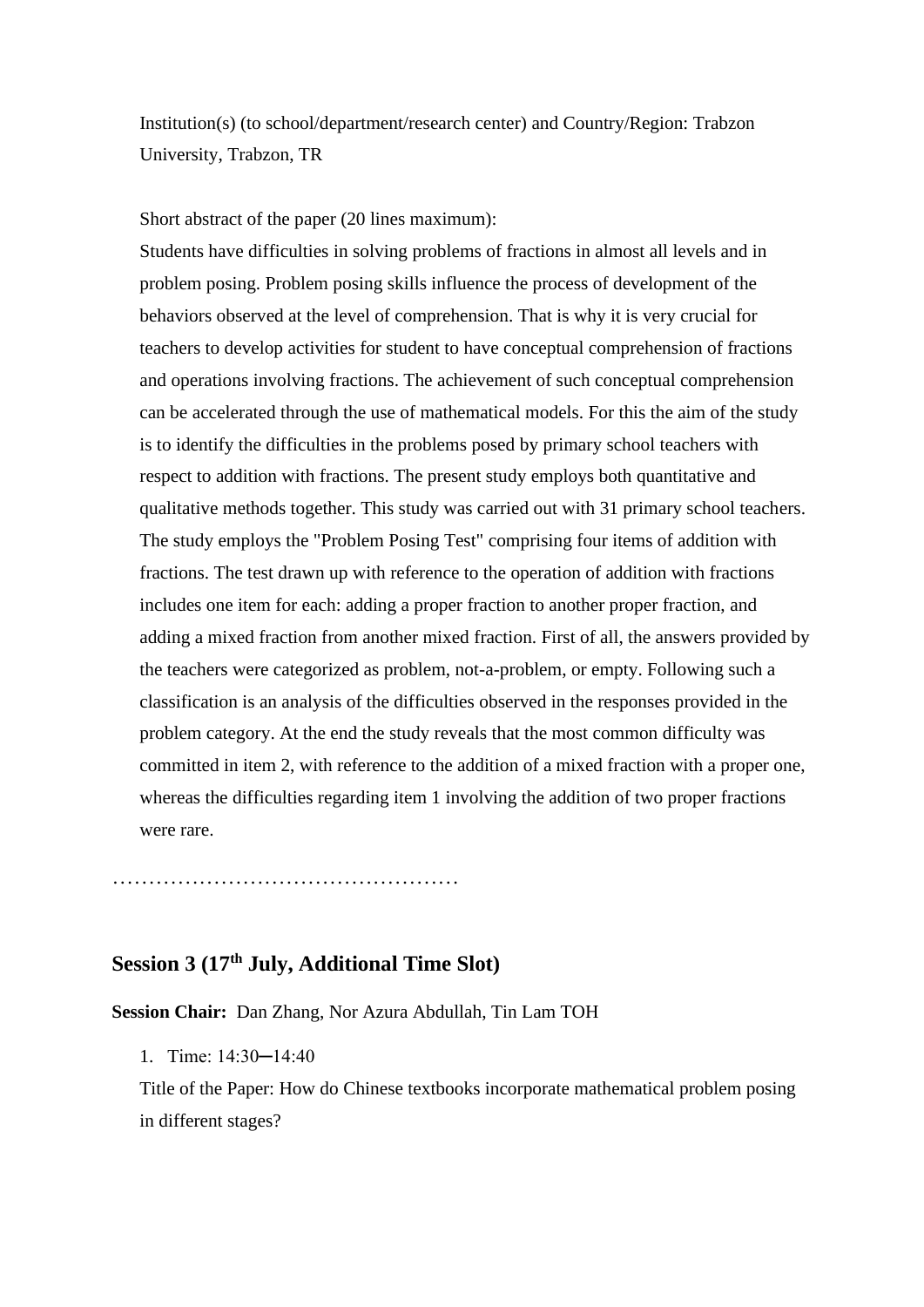Author(s) (with the presenter name in BOLD if more than 1 name here): **Jiajie Yan**, Yufeng Guo, Wenjia Zhou

Institution(s) (to school/department/research center) and Country/Region: Beijing normal university, Beijing, CN

Short abstract of the paper (20 lines maximum):

This study examines how standards-based mathematics textbooks used in China implement problem-posing (PP) tasks in different stages. We analyzed the PP tasks in two Chinese standards-based mathematics textbook series. The quantity of PP tasks in textbooks we examined is relatively small, but larger than that in the 1990s and 2000s textbook. In every stage, the structured situations account for the largest. Among all the textbooks, the majority of the problem posing tasks were in the content area of numbers and algebras. The results of this study also showed evidence that there are different main types at different stages. The vast majority of the PP tasks in the primary textbook series are those posing additional questions based on the given information and sample questions, while the vast majority of the PP tasks in the junior high textbooks are those posing a problem that matches the given arithmetic operation(s).

### 2. Time: 14:40─14:50

Title of the Paper: Appreciation of the aesthetic qualities of mathematical objects: an analysis of students problem solving

Author(s) (with the presenter name in BOLD if more than 1 name here): **Hayato HANAZONO**

Institution(s) (to school/department/research center) and Country/Region: Miyagi University of Education, JP

Short abstract of the paper (20 lines maximum):

Although the importance of being able to appreciate the aesthetic qualities of mathematical objects during problem solving is now clear, there has been little research to date on helping students to appreciate the aesthetic qualities valued by mathematicians. The present study describes and characterizes the process whereby students appreciate the aesthetic qualities of mathematical objects under teaching interventions through a case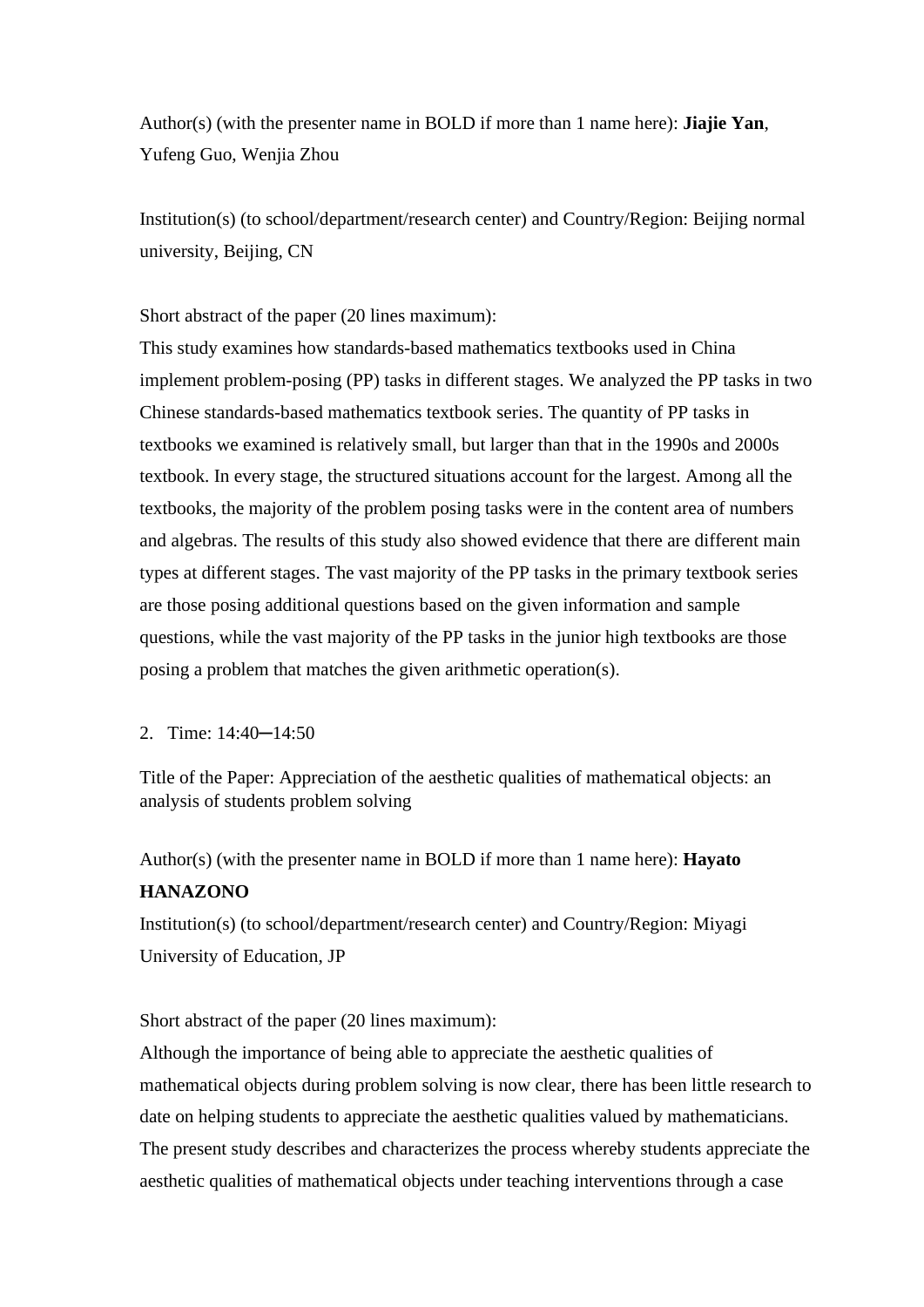study on problem solving by high-school students. The results show that the participants could appreciate aesthetic qualities, and that to recognize the mathematical object under consideration as a special case of a wider class of mathematical objects played an important role.

#### 3. Time: 14:50─15:00

Title of the Paper: Towards LITE, a Local Instructional Theory for mathematical Explorations

Author(s) (with the presenter name in BOLD if more than 1 name here): **Jayasree Subramanian**, K. Subramaniam, R. Ramanujam

Institution(s) (to school/department/research center) and Country/Region: Homi Bhabha Centre for Science Education, Chennai, IN

Short abstract of the paper (20 lines maximum):

Mathematical explorations are a desirable experience at the secondary school level. However, there are currently no instructional theories that advise teachers on carrying out such explorations in the classroom. Drawing on the examples of Local Instruction Theories (LIT) for content areas, we examine how a Local Instruction Theory for Explorations (LITE) would be similar and different from an LIT. Based on the Realistic Mathematics Education (RME) framework and the experience of conducting 5 different explorations in 3 schools, most of them repeated across schools, we propose a preliminary LITE framework and identify potential questions that need to be addressed in arriving at a definitive theory.

4. Time: 15:00─15:10 Title of the Paper: GRAPHIC ORGANIZERS FOR PROBLEM-SOLVING IN PRIMARY MATHEMATICS: TEACHERS' REFLECTIONS

Author(s) (with the presenter name in BOLD if more than 1 name here): **Nor Azura Abdullah**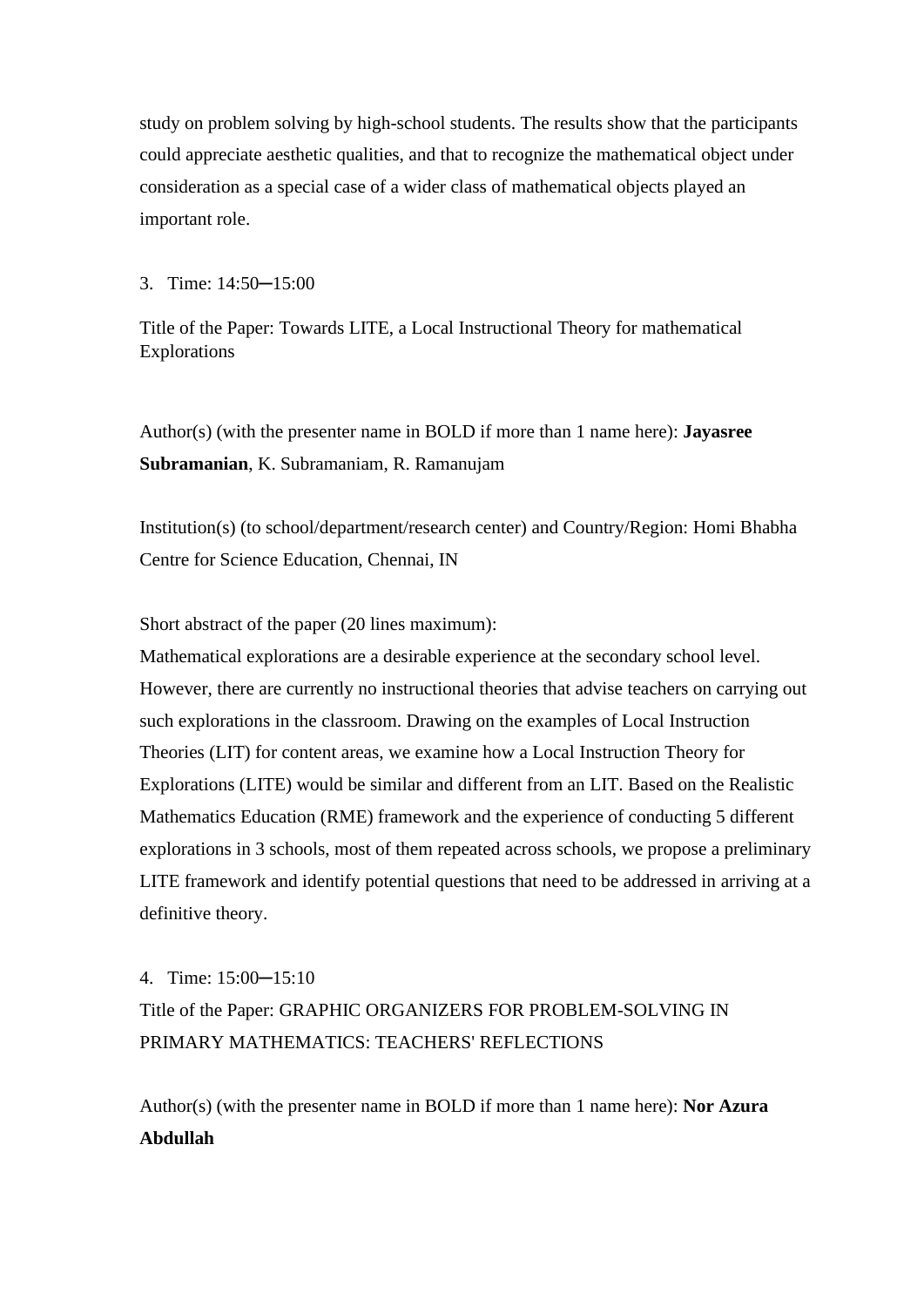Institution(s) (to school/department/research center) and Country/Region: Universiti Brunei Darussalam, Brunei, BN

Short abstract of the paper (20 lines maximum):

This study is to report the action research of primary school teachers in utilizing graphic organizers as a tool to teach problem-solving in a professional development setting. The importance of performing problem solving among children has eventually been highlighted in the Brunei educational reform. Solving word problems has been a problem among Brunei bilingual school children. One of the inhibiting factors is the low level of comprehension and transformations skills needed to solve word problems. Graphic organizers are an instructional strategy used to help students to compartmentalize the necessary information to solve word problems. Teachers reflected on the challenges and affordances graphic organizers posed in teaching problem-solving.

5. Time: 15:10─15:20

## Title of the Paper: THE EFFECT OF PROBLEM-POSING STRATEGIES ON PRIMARY PRE-SERVICE TEACHERS CONCEPTUAL KNOWLEDGE OF **FRACTIONS**

Author(s) (with the presenter name in BOLD if more than 1 name here): Eda Vula

Institution(s) (to school/department/research center) and Country/Region: University of Prishtina, Prishtina, AL

Short abstract of the paper (20 lines maximum):

This paper presents a study conducted with 101 primary pre-service teachers (PPTs) explaining the effect the problem-posing strategies has on the PPTs conceptual knowledge of fractions. Results indicate that problem-posing activities affect the PPTs ability of representation and conceptual meaning of fractions. Yet, the analysis shows that there are still difficulties in generating the correct conceptual justification from most of the PPTs. The study found that there is a need for more problem-posing based activities in order to improve the PPTs ability to be successful problem poser.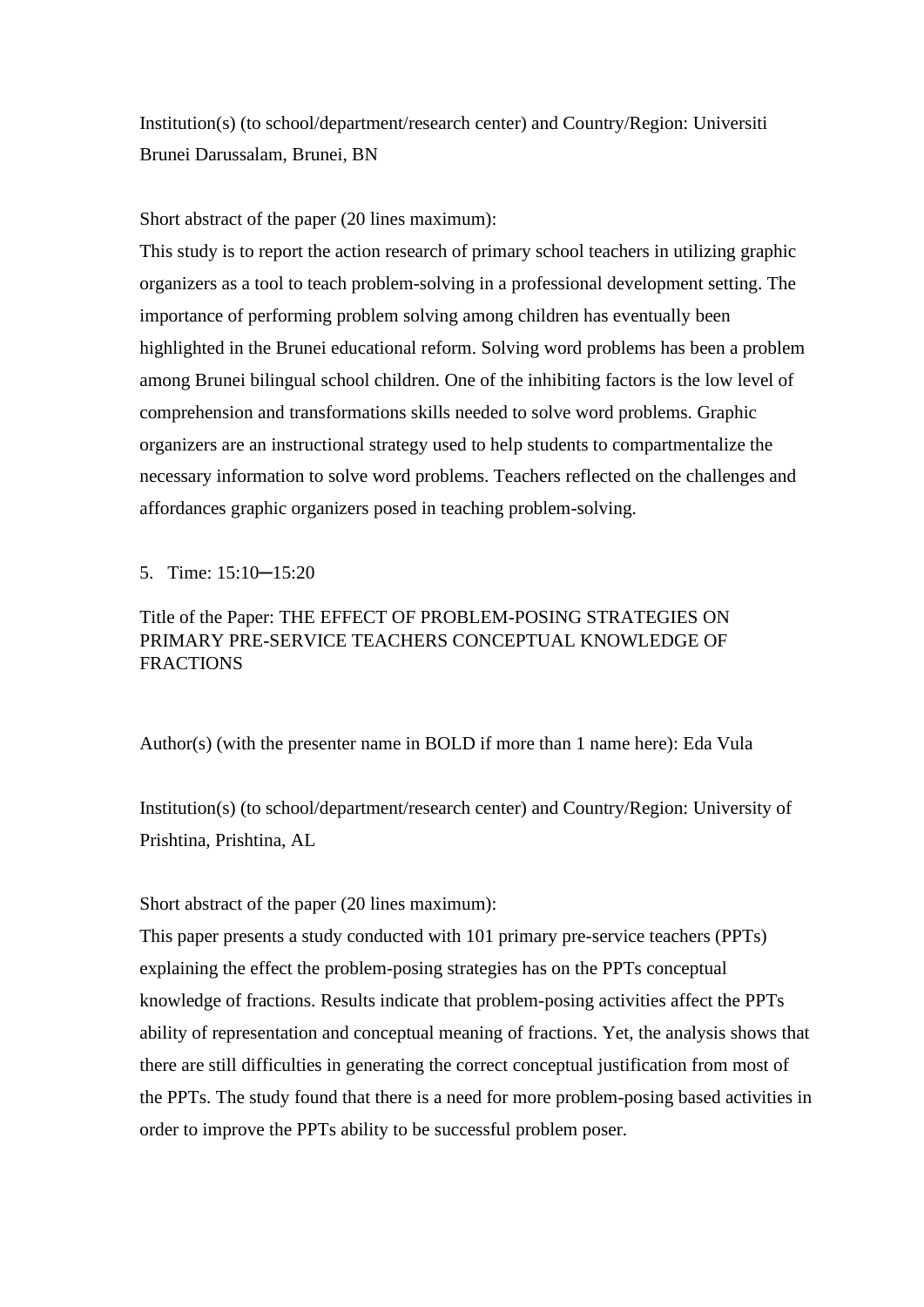#### 6. Time: 15:20─15:30

# Title of the Paper: INVESTIGATING MATHEMATICS TEACHERS' KNOWLEDGE FOR TEACHING PROBLEM-SOLVING

Author(s) (with the presenter name in BOLD if more than 1 name here**): Brantina Chirinda**, Patrick Barmby

Institution(s) (to school/department/research center) and Country/Region: University of Johannesburg, Auckland Park, ZA

Short abstract of the paper (20 lines maximum):

Mathematical problem-solving knowledge for teaching (MPSKT) is the knowledge teachers use to identify learners mathematical problem-solving proficiency and strategies during problem-solving. This study investigated grade 9 South African mathematics teachers' knowledge for teaching problem-solving. Four teachers participated in a twocycle professional development (PD) classroom-based design project. During the project, participant teachers attended PD workshops which focused on developing and supporting their MPSKT. Participant teachers MPSKT was measured before, during and after the project. Data were gathered through classroom observations and semi-structured reflective interviews which were audio-recorded with teachers consent. The findings of the study are considered within Chapmans components of MPSKT.

### 7. Time: 15:30–15:45 (Long oral)

Title of the Paper: ELEMENTS OF MATHEMATICAL ACTIVITY THAT EMERGE WHEN FUTURE TEACHERS OF SECONDARY SCHOOL MATHEMATICS USE DIGITAL TECHNOLOGIES TO SOLVE PROBLEMS.

Author(s) (with the presenter name in BOLD if more than 1 name here): **Matias Camacho-Machin**, Alexánder Hernández, Josefa Perdomo-Díaz

Institution(s) (to school/department/research center) and Country/Region: Universidad de La Laguna, La Laguna, ES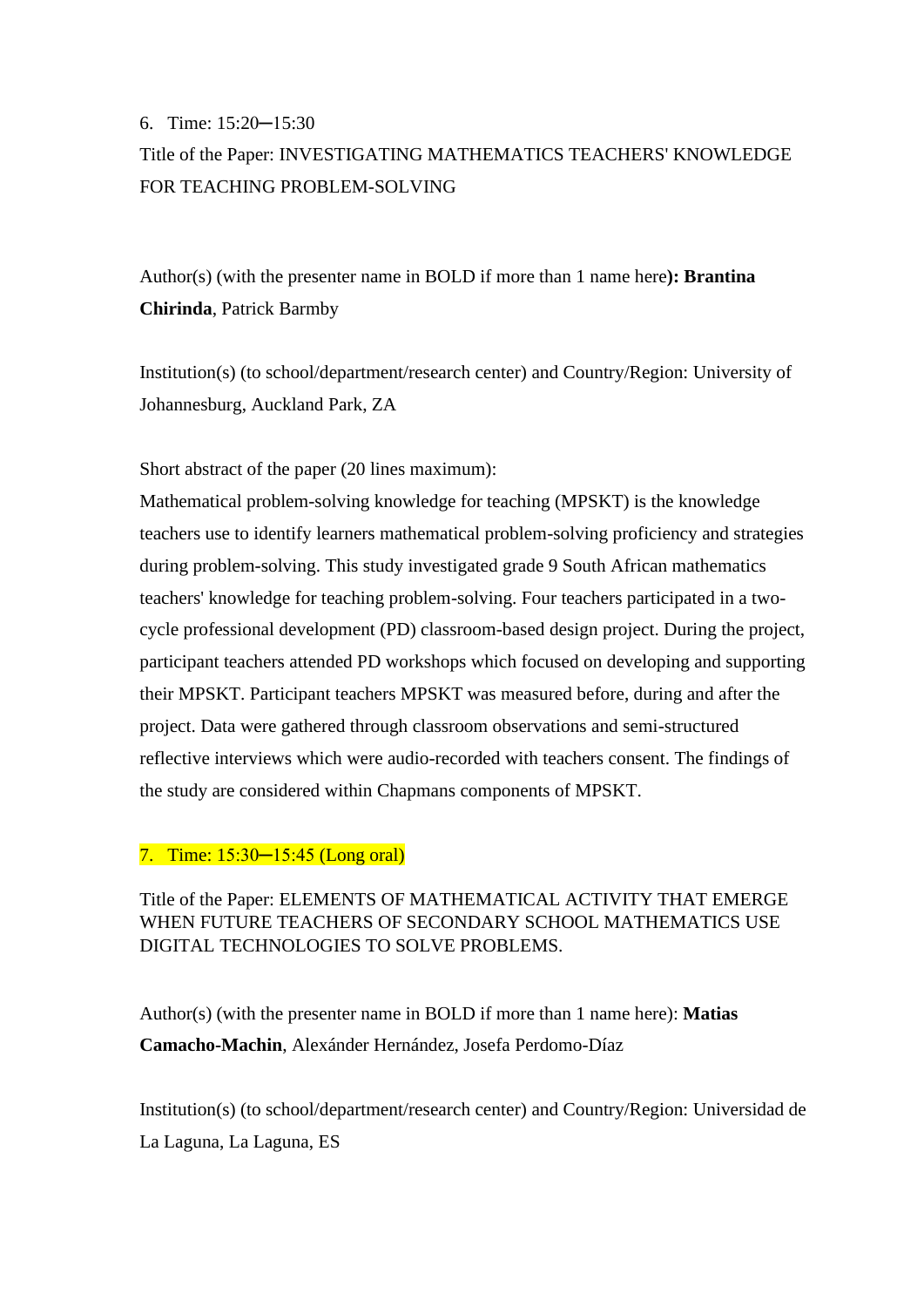Short abstract of the paper (20 lines maximum):

This paper discusses the work done by a group of future secondary school mathematics teachers during their training period, as they solve mathematics problems using GeoGebra. Our focus is on analyzing the Mathematical Activity as they progress through the different problem-solving episodes (Santos-Trigo & Camacho-Machn, 2013): understanding, exploration and the search for multiple approaches. The results show a strong presence of mathematical creation and mathematical reasoning, components of mathematical activity, since the dynamic character of GeoGebra encourages actions such as generating new paths to represent mathematical objects, transforming representations, formulating conjectures and observing and justifying properties.

8. Time: 15:45─15:55

Title of the Paper: A study on evaluating prospective teachers' problem posing activity

Author(s) (with the presenter name in BOLD if more than 1 name here): Zoltan Kovacs

Institution(s) (to school/department/research center) and Country/Region: Eszterhazy Karoly University, Eger, HU

Short abstract of the paper (20 lines maximum):

Mathematics teachers training is incomplete if students are not prepared for mathematical problem posing. Moreover, it is necessary to measure the effectiveness of their learning process. In this paper, I describe a method that can be used to qualify students problem posing activity in terms of how the mathematical background of the original problem changed during problem posing. I present the method based on a case study.

9. Time: 15:55─16:05

Title of the Paper: USE OF VIDEO CLIPS TO ENGAGE STUDENTS IN MATHEMATICAL PROBLEM SOLVING

Author(s) (with the presenter name in BOLD if more than 1 name here): **TIN LAM TOH, ENG GUAN TAY**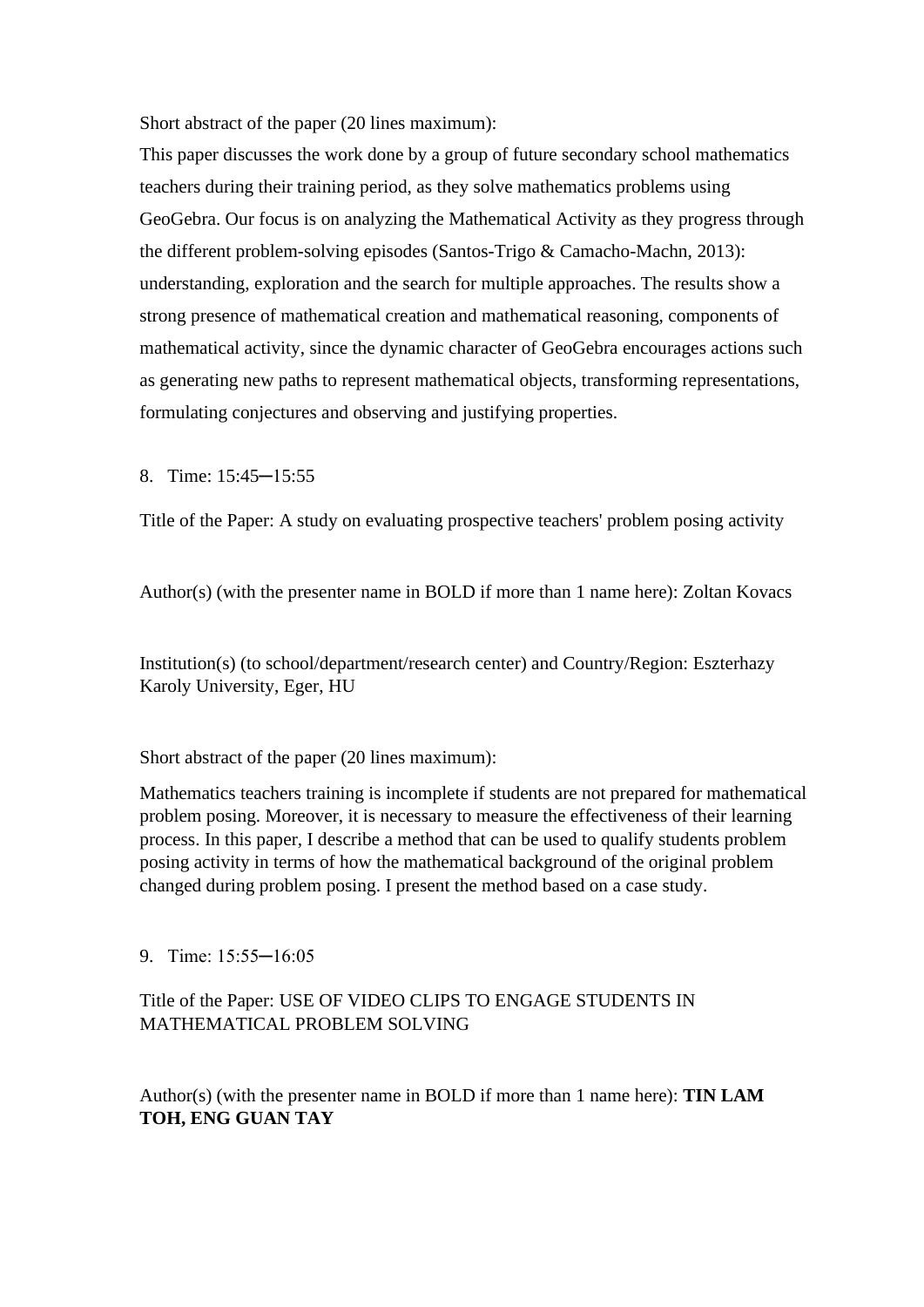Institution(s) (to school/department/research center) and Country/Region: National Institute of Education Singapore, Singapore, SG

Short abstract of the paper (20 lines maximum):

This paper presents two examples of video clips, one of which was extracted from segments of popular movies and the second one was developed by mathematics educators, that can been used for instruction in mathematics classrooms to arouse students interest in problem solving. Contextualization of the mathematics involved in problem solving tends to excite students to be engaged in the learning process, and in addition challenge them to extend and generalize the problems shown in the video clips.

10. Time: 16:05─16:15

## Title of the Paper: PROBLEM SOLVING AND GENERALIZATION WITH AN ADVANCED COMPUTING ENVIRONMENT

Author(s) (with the presenter name in BOLD if more than 1 name here): Marina Marchisio, Alice Barana, Alberto Conte, Cecilia Fissore, **Fabio Roman**

Institution(s) (to school/department/research center) and Country/Region: University of Turin, Torino, IT

Short abstract of the paper (20 lines maximum):

In the teaching of Mathematics, the focus must be put on the processes of developing and putting into practice the mathematical thinking to solve a range of problems in everyday situations. At the same time, in our modern society increasingly characterized by the use of technologies it is essential that students acquire digital skills. Therefore, it is even more important to solve problems through technologies that help in both representing and exploring mathematical tasks. One of the technologies is an ACE (Advanced Computing Environment), which allows to perform numerical and symbolic computations and to program interactive components and animated graphs in order to generalize the solution. The goal of the paper is to show how an ACE can support problem solving and the generalization of the solving process.

11. Time: 16:15─16:25

### Title of the Paper: A STUDY ON IMPROVING FLEXIBILITY IN PROBLEM SOLVING: UNIT TEACHING BASED ON BIG-IDEA IN MATHEMATICS

Author(s) (with the presenter name in BOLD if more than 1 name here): Qilei Feng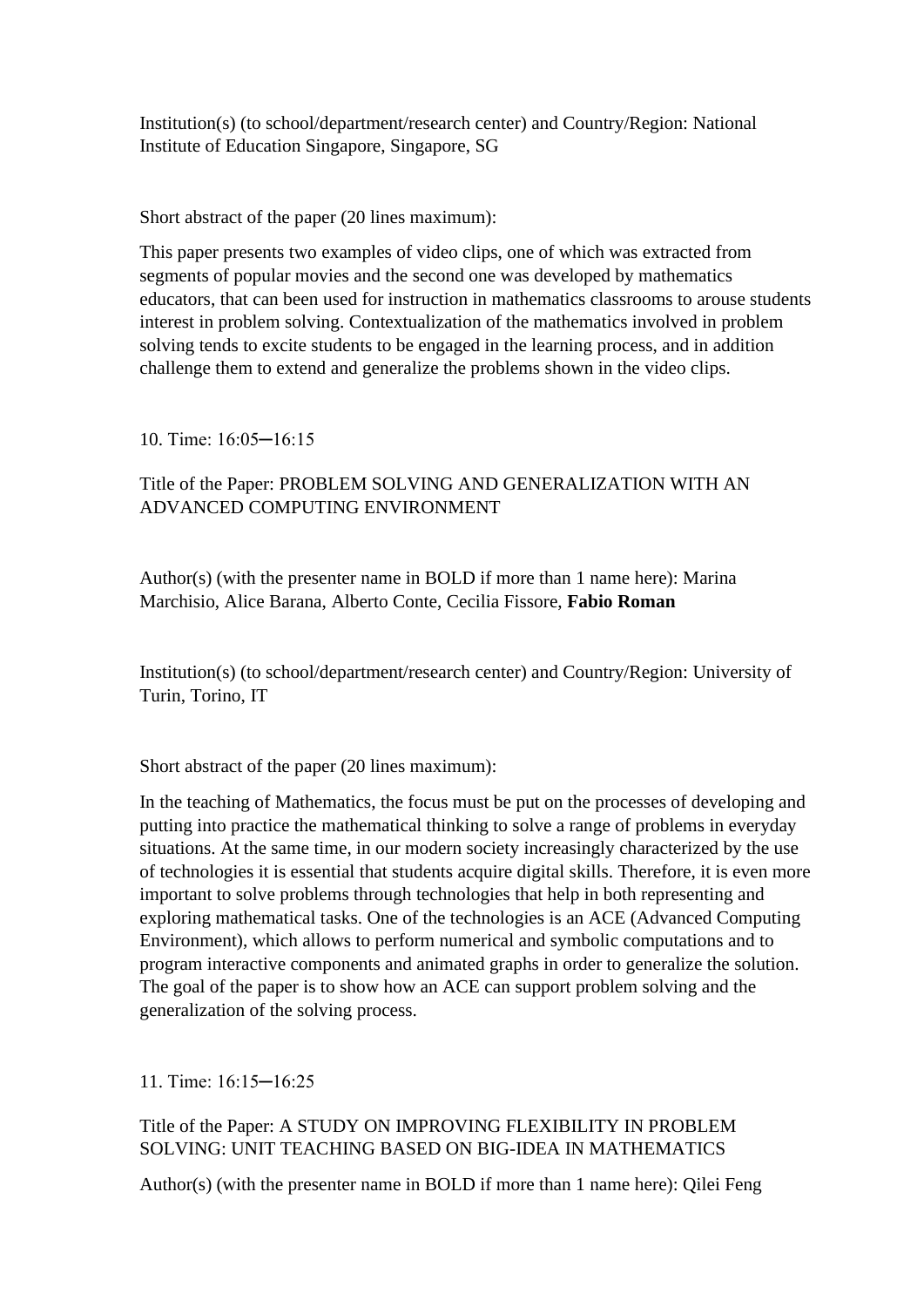Institution(s) (to school/department/research center) and Country/Region: Beijing Insititute of education, Beijing, CN

Short abstract of the paper (20 lines maximum):

Flexibility of problem solving is an important ability in mathematical thinking. It is closed related to creativity. The flexibility of mathematical thinking is getting more and more attention. How to develop flexibility of students? This article proposed a teaching model and investigated how could to improve students the flexibility of problem solving when teaching in unit based on mathematics big ideas. The study supported the conclusion that unit teaching based on mathematics big-idea is conducive to the flexibility of student problem solving.

………………………………………….

## **Session 3 (17th July)**

**Session Chair:** Manuel Santos, Puay Huat Chua, Tin Lam Toh

1. Time: 21:30─21:40

### Title of the Paper: SUPPORTING STUDENTS TO COMPRESS MATHEMATICAL KNOWLEDGE WHILE PROBLEM SOLVING

Author(s) (with the presenter name in BOLD if more than 1 name here): **Rogier Bos**, Rona Lemmink

Institution(s) (to school/department/research center) and Country/Region: Freudenthal Institute, Utrecht University, NL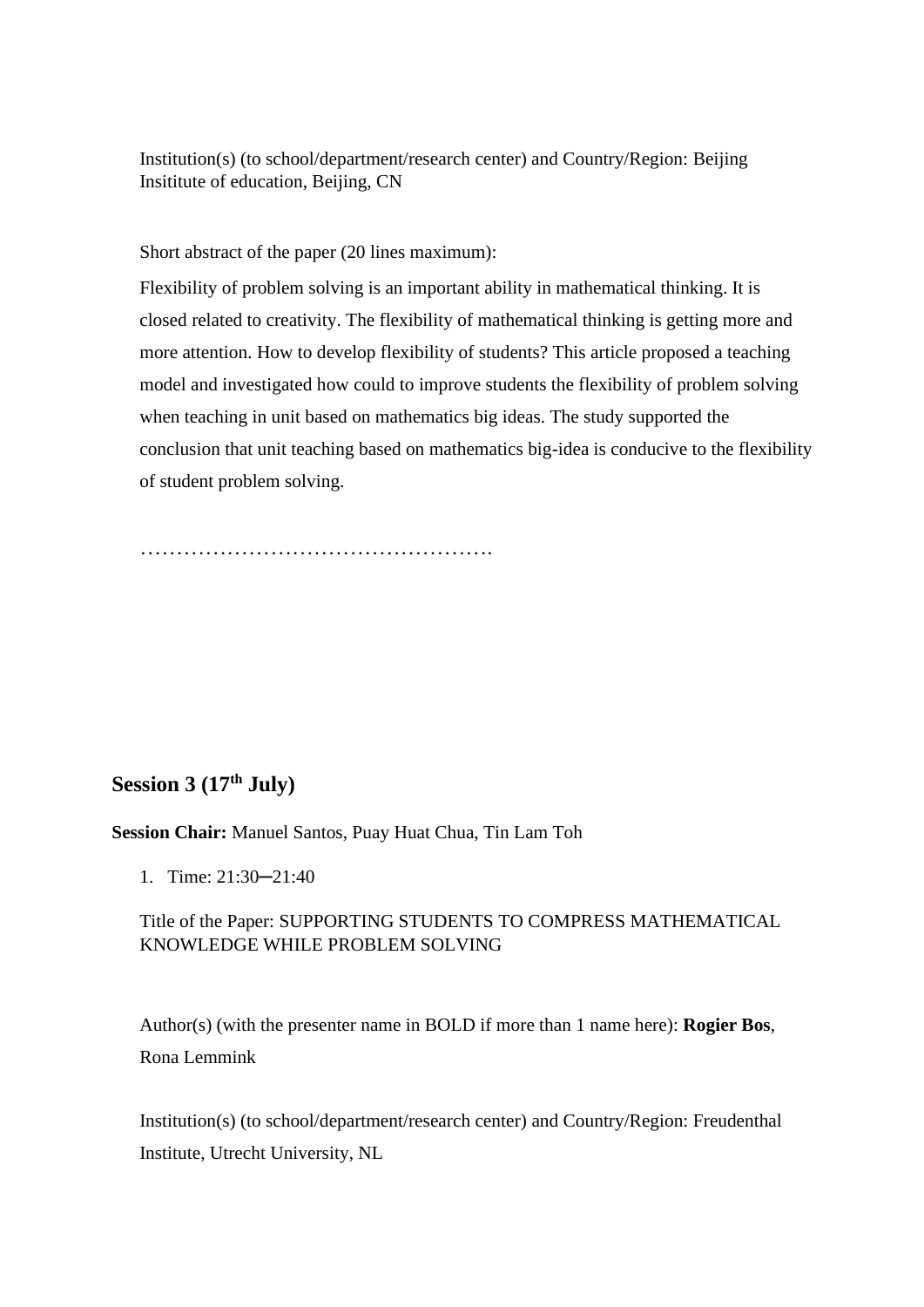Short abstract of the paper (20 lines maximum):

Compression of mathematical objects, procedures and statements could play a major role in successful problem solving. We report on a study in which we aim to design an instrument, named heuristic tree, to stimulate the process of compression in students while working in a digital problem-solving environment. In particular, we report on the evidence a second pilot study provided that improvements in the design helped to overcome issues with help-seeking that presented themselves in a first pilot.

2. Time: 21:40─21:50

Title of the Paper: A STRATEGY FOR ENHANCING MATHEMATICAL PROBLEM POSING

Author(s) (with the presenter name in BOLD if more than 1 name here): Miguel Cruz Ramírez

Institution(s) (to school/department/research center) and Country/Region: University of Holguín, Cuba

Short abstract of the paper (20 lines maximum):

Mathematical problem posing constitutes an important process in the integral formation of students. In this work we establish a heuristic strategy, the purpose of which is enhancing the posing of new problems in the school context. The strategy is supported by a cognitive model consisting of six stages: selecting, classifying, associating, searching, verbalizing, and transforming. The first five actions make up a basically creative process, while the last stage is present within the nucleus of the previous ones. This provides the process with a high level of complexity. In a compact way, we call the strategy SCASV+T. We reflect on the heuristic nature of the strategy, as well as the didactic actions that are required for its implementation.

#### 3. Time: 21:50─22:00

Title of the Paper: INVERTED TASKS AND BRACKETED TASKS IN MATHEMATICAL PROBLEM POSING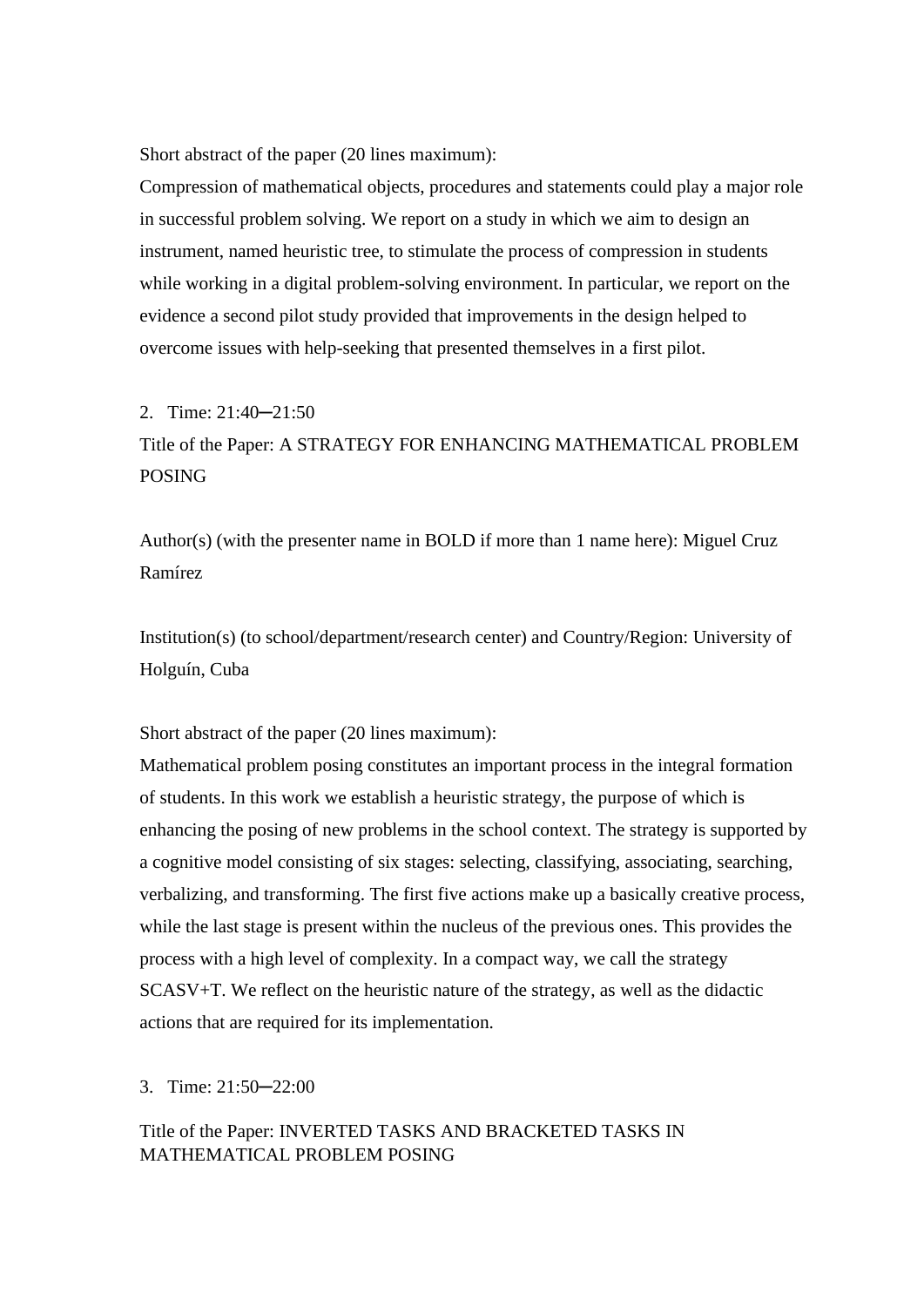# Author(s) (with the presenter name in BOLD if more than 1 name here): Benjamin Dickman

Institution(s) (to school/department/research center) and Country/Region: The Hewitt School, New York City, US

Short abstract of the paper (20 lines maximum):

We present in this paper a pair of approaches to support mathematics educators and learners in formulating original tasks. In particular, we facilitate the posing of rich mathematical problems by using two novel methods that were created by a mathematics department at a K-12 school in the United States, and further developed alongside our students as well as a wider professional learning team of master teachers. We situate our work within the broader literature on mathematical problem posing, and describe our strategies by including examples of their use in generating problems and by providing examples of authentic student-assigned tasks that were created with our approaches.

### 4. Time: 22:00─22:10

Title of the Paper: The process of posing problems: Development of a descriptive process model for problem posing

Author(s) (with the presenter name in BOLD if more than 1 name here): **Lukas Baumanns**, Prof. Dr. Benjamin Rott

Institution(s) (to school/department/research center) and Country/Region: University of Cologne, DE

Short abstract of the paper (20 lines maximum):

In recent years, mathematics education research has an increased interest into the activity of problem posing, yet there is a lack of empirical insights into the process of posing mathematical problems. Whilst established normative and descriptive process models already exist for problem solving, there is no generally accepted process model for the equally relevant activity of problem posing. The study at hand focusses on the development of a descriptive process model for problem posing. For this purpose, 17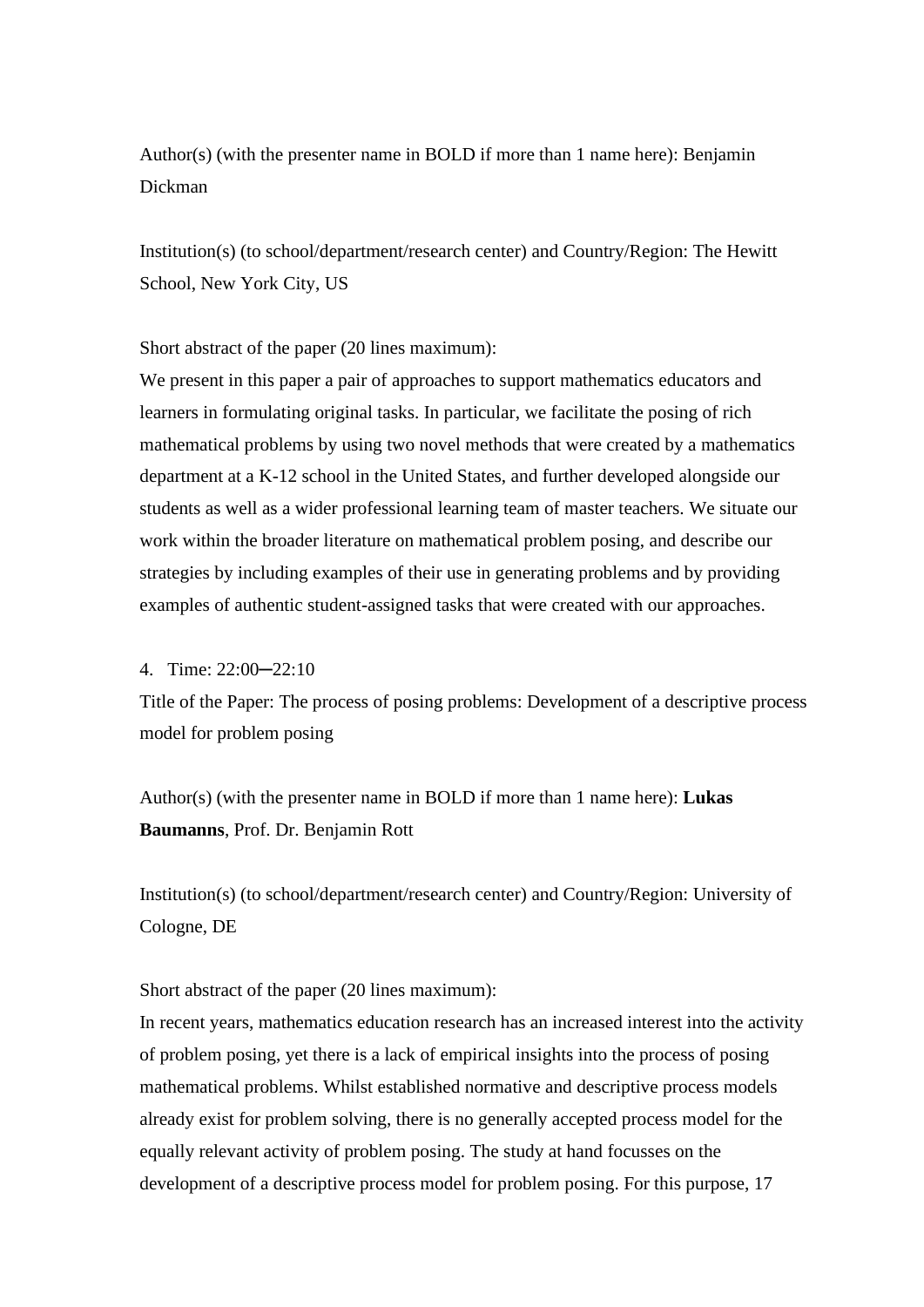pairs of students were given a structured problem-posing situation. Using Schoenfelds Verbal Protocol Analysis, the resulting problem-posing processes were evaluated in order to identify typical phases. The results indicate five such phases, which allow a timecovering description of the observed processes. On the basis of recurring phase transitions, a descriptive process model was derived which may provide further insights into the process of problem posing.

### 5. Time: 22:10─22:20

Title of the Paper: Automation of math discovery support: reinforcement of problems with criteria for evaluating partial solutions

Author(s) (with the presenter name in BOLD if more than 1 name here): Sergei Nickolaevitch Pozdniakov

Institution(s) (to school/department/research center) and Country/Region: Saint Petersburg Electrotechnical University, St. Petersburg, RU

Short abstract of the paper (20 lines maximum):

Solving math problems is, no doubt, the best way to learn math. Polya, in his works, explores the method of teaching students that is based on this approach. However, if the search for a solution is carried out by each student individually, it is difficult for a teacher to provide customized support for everyone. Therefore, it is so interesting to research how modern computer technologies can be used to support independent problem solving. The proposed approach outlines how to provide technical support for some elements of the Polyas method. These elements include expanding the scope of the problem, simplifying it, creating subtasks, varying the initial question, etc.

6. Time: 22:20─22:30

Title of the Paper: Division Problem Posing of Fifth Graders: A Cross-National Study in China and the United States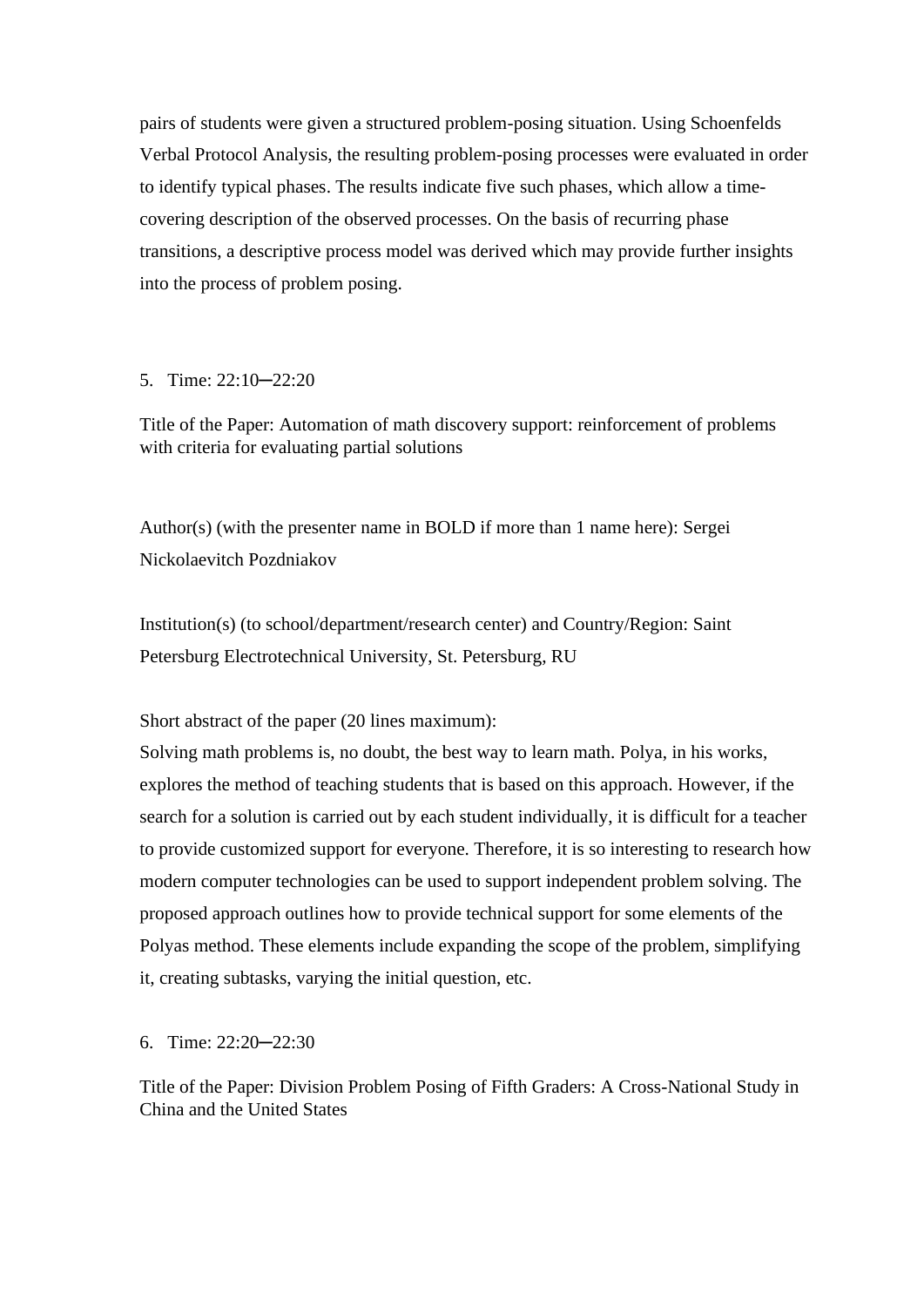Author(s) (with the presenter name in BOLD if more than 1 name here): **Fenqjen Luo**, Yali Yu, Monte Meyerink, Ciara Burgal

Institution(s) (to school/department/research center) and Country/Region: Montana State University, Bozeman, US

Short abstract of the paper (20 lines maximum):

In this study, we analyzed the similarities and differences between division problems posed by rural 5th graders in Inner Mongolia, China ( $N=58$ ) and Montana, U.S. ( $N = 28$ ). To this end, we examined the structures and contexts of posed problems. Findings showed that most students in both countries tended to pose equal groups, partitive division problems using food as context.

7. Time: 22:30─22:40

## Title of the Paper: STUDENTS ENGAGEMENT IN PROBLEM POSING WHILE SOLVING A FERMI PROBLEM

Author(s) (with the presenter name in BOLD if more than 1 name here): **Nelia Amado**, Susana Carreira, Monica Alexandra Rebelo Valadao

Institution(s) (to school/department/research center) and Country/Region: UIDEF, IE-UL, FARO, PT

Short abstract of the paper (20 lines maximum):

Over the last years the framework developed within the PISA international tests has been proposing students involvement with real-world problem solving where the process of formulating problems is fundamental. It requires the ability to transform a situation in a way that it may be tackled by means of mathematics. A special kind of modelling problems, the so-called Fermi problems, is considered to have much potential in promoting mathematical competences related to problem posing. Our study looks at the way in which Fermi problems are fruitful contexts for problem posing. Our specific aim is to understand the relationship between problem posing and assumption making in solving a Fermi problem. Our data were obtained with 7th grade students who solved the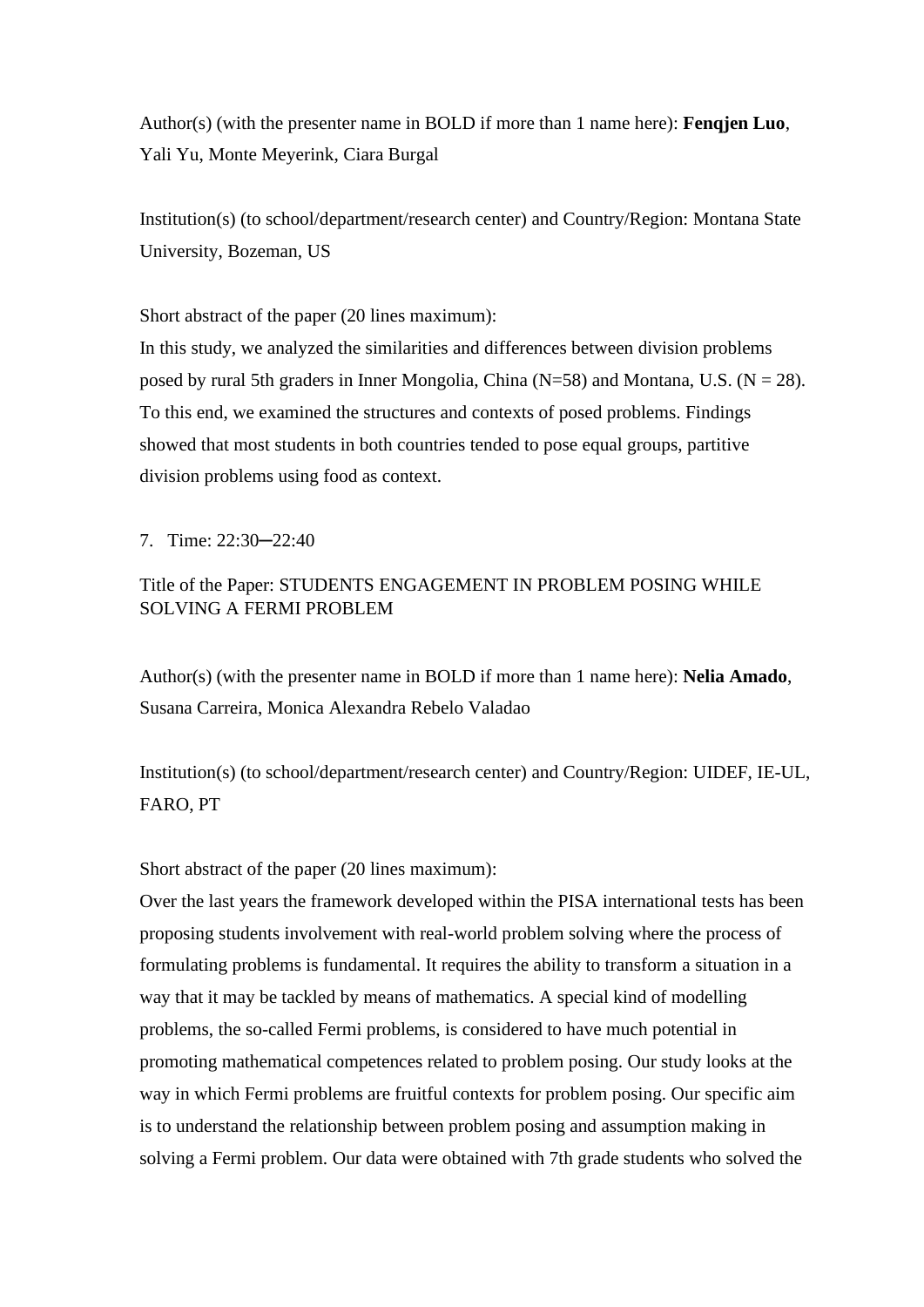problem of knowing the amount of water used at home in the flush toilet over a year. The students solutions showed a very clear connection between the assumptions made by the students and the new problems they have posed to achieve a plausible estimate.

#### 8. Time: 22:40─22:50

Title of the Paper: Develop your own problem! - Problem posing in given real-world situations

Author(s) (with the presenter name in BOLD if more than 1 name here): **Luisa-Marie Hartmann**, Stanislaw Schukajlow, Janina Krawitz

Institution(s) (to school/department/research center) and Country/Region: Muenster University, Muenster, DE

Short abstract of the paper (20 lines maximum):

In mathematics education, in addition to problem solving, problem posing is an important teaching approach that can affect students' ability to solve mathematical problems. However, problem posing rarely takes place in mathematics classes, and there is little research on problem posing in given real-world situations. Therefore, the present study drew upon this research gap and examined what kinds of problems students explicitly pose and whether they are able to work on different kinds of self-developed problems. To answer these questions, we offered students different real-world situations, asked them to pose a problem in these given situations, and asked them to solve the problems they posed. To analyze the posed problems, we used Mayring's (2015) content analysis with a category scheme based on criteria for modelling problems. The analysis revealed that students were able to pose and solve problems in given real-world situations and that they mostly posed obvious, closed problems that had a connection to reality.

……………………………………………………

**Note:** Class A: